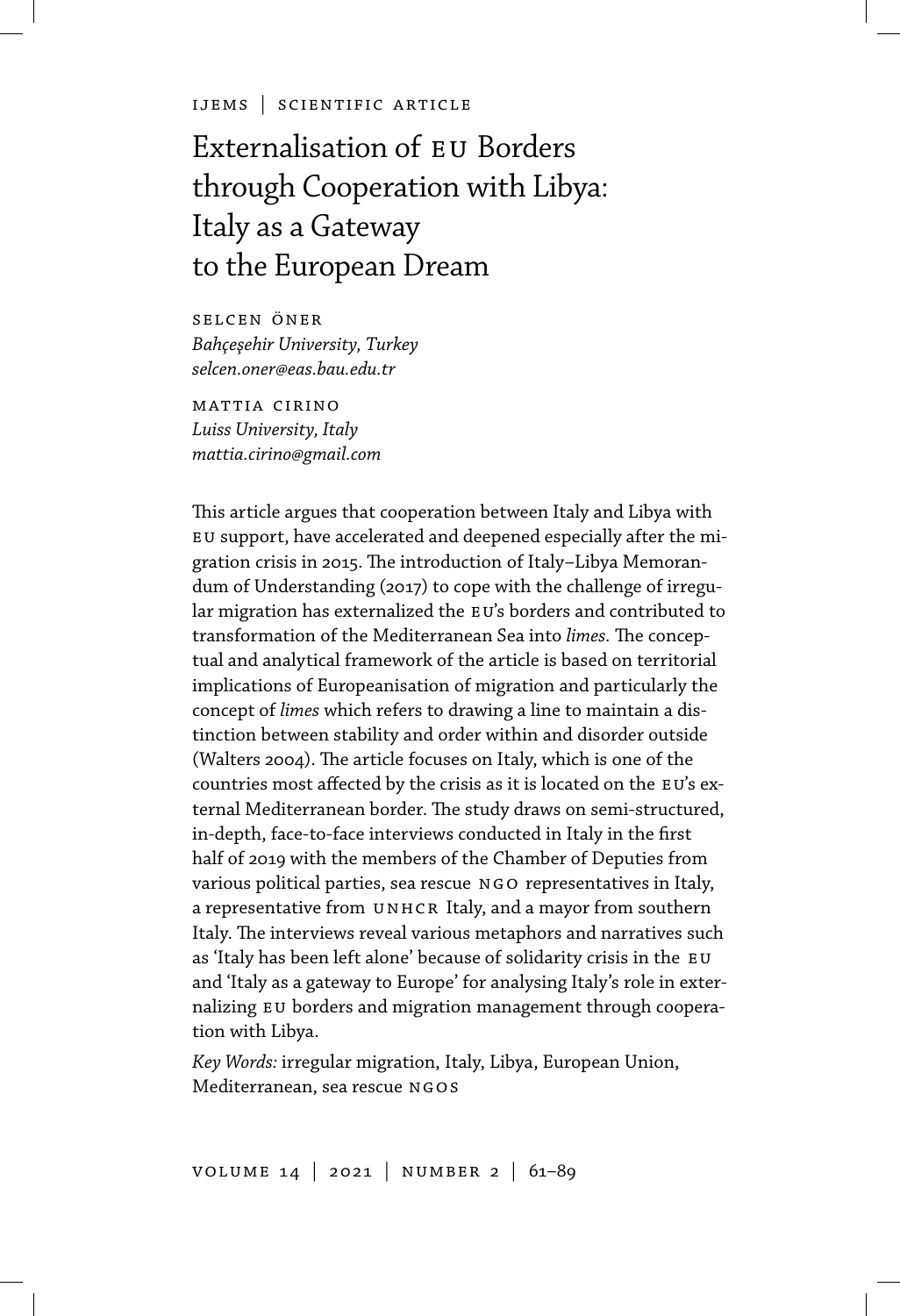### introduction

Ever since the so-called migration crisis (2015), security concerns have been increasingly prioritised in the EU, especially regarding regional threats identified in migration, trafficking, and terrorism. An increasingly securitised discourse has strongly influenced conceptualizations of borders, with emphasis increasingly being put on creating a border of control and exclusion (Browning and Joenniemi 2007, 24; Moreno-Lax 2018). There is a rising move towards 'militarization of eu borders,' rather than a humanitarian approach to save people's lives (Irrera 2016, 27). Both member states and the eu itself have intensified this securitization following the migration crisis and the rise of populist radical right tendencies. For example, member states have reduced their Search and Rescue (sar) capacity. The resulting increase in migrant death rates has made the Mediterranean the deadliest frontier worldwide (European Parliament 2021, 80).

On the other hand, the solidarity crisis within the EU has accelerated the externalisation of the eu border control and migration management a trend spearheaded by countries situated on the external EU border such as Italy. Europe's eastern border control has also been externalised towards Turkey, particularly after the March 2016 eu–Turkey Statement, or so-called 'refugee deal' which was followed by the cooperation between Italy and Libya (2017), and Spain's collaboration with Morocco (Armillei 2017, 144) to decrease irregular migration flows towards Europe. Further comparative research is needed to analyse how the EU has constructed complex, multiple borders by externalizing its borders and migration management. This study aims to contribute to existing literature by focusing on the case of Italy and the collaboration with Libya which was supported by the EU as well. Cooperation between Italy and Libya began long before the migration crisis. Since the late 1990s, Italy has promoted bilateral cooperation with Libya, with whom it shares a colonial history and close economic ties, including through several formal and informal agreements. Since the 1990s, this cooperation has been informal and secretive regarding the details of the agreements (Klepp 2010, 4). Since 2000, several agreements were made with



 $[62]$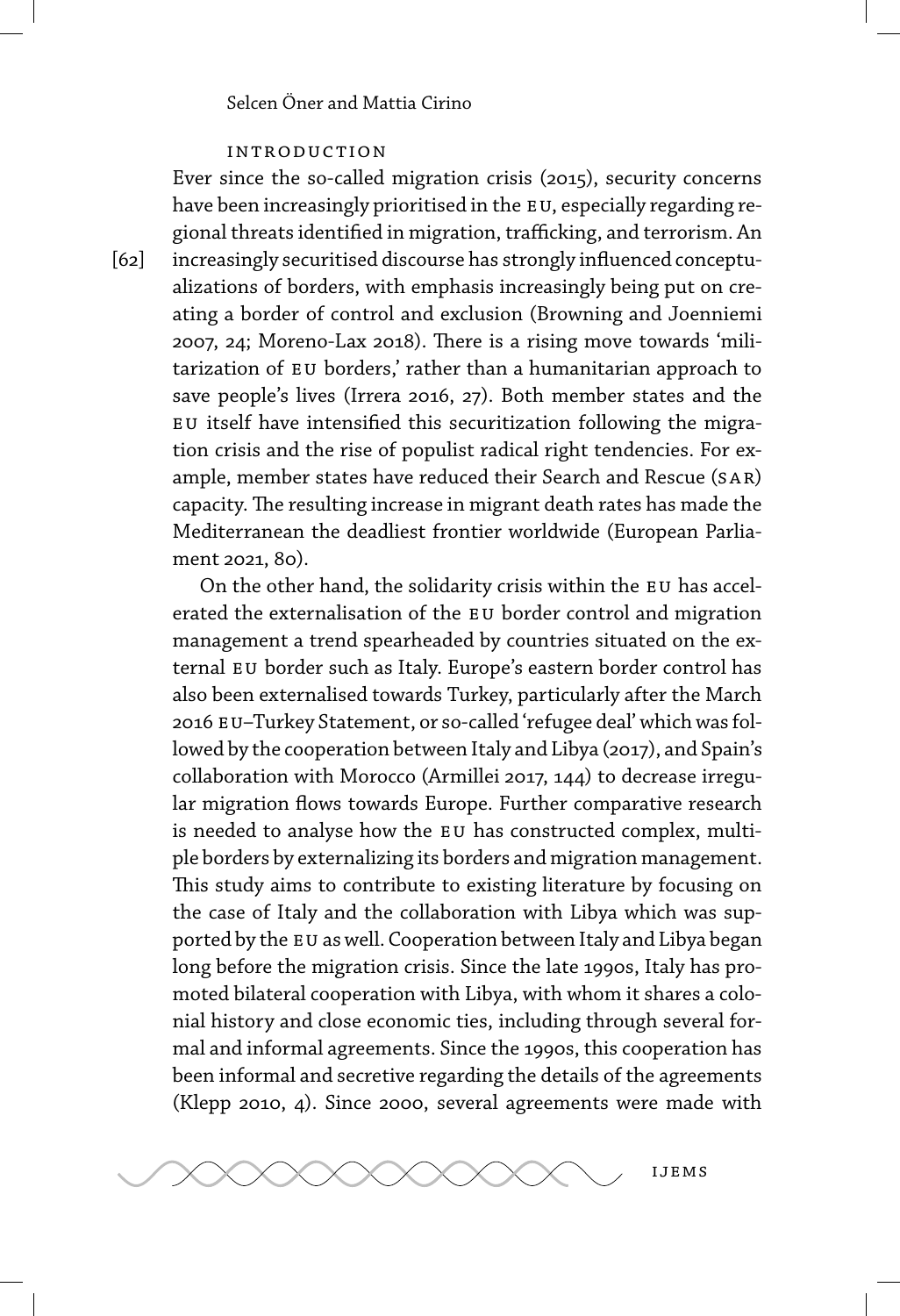Libya, and also Tunisia, to strengthen their capacity to patrol their coasts (Cuttitta 2018, 30). In 2000, Italy and Libya signed an agreement to fight terrorism, organised crime, drug trafficking, and illegal migration (Hamood 2008, 32). Although Libya was perceived as a 'rogue state,' further important bilateral agreements were signed in 2003 and 2004 that introduced several crucial areas of close cooperation (Klepp 2010, 4). In 2004, Italy provided Libya with training and equipment to assist with border management (Hamood 2008, 32).

After the economic and the migration crises, 'Italy has been left alone' became one of the most dominant and frequently used frames of Italian political elites, both in the government and the opposition. This further strengthened Italy's cooperation with Libya, which has been increasingly supported by the EU.

In recent years, the EU's and Italy's approaches to the externalisation of EU borders and to migration management have increasingly converged. However, this has eliminated asylum procedures for many asylum seekers, who were pushed back to Libya. This was most visible when leader of the Lega, Matteo Salvini, was Minister of the Interior, when the fieldwork of this study was conducted. Throughout Salvini's tenure as Interior Minister, migrants rescued at sea from sinking dinghies had to wait many days aboard NGO ships before being granted access to a harbour and disembark.Those who are pushed back or pulled back to Libya or in detention centres, frequently face human rights violations.

This study focused on Italy because it is one of the countries most affected by the EU's migration crisis as it is located on the EU's external Mediterranean border. As one of the main gateways to the 'European dream,' Italy is one of the main actors contributing to the externalisation of eu borders. By collaborating with neighbouring countries, particularly Libya, Italy transfers some of its border management responsibilities in order to prevent further irregular migration flows.

Because of the solidarity crisis within the EU after the migration crisis, the external border countries of the EU faced with bigger challenges. Since the crisis developed, the perception that 'Italy has been abandoned' has become a common narrative in Italy. As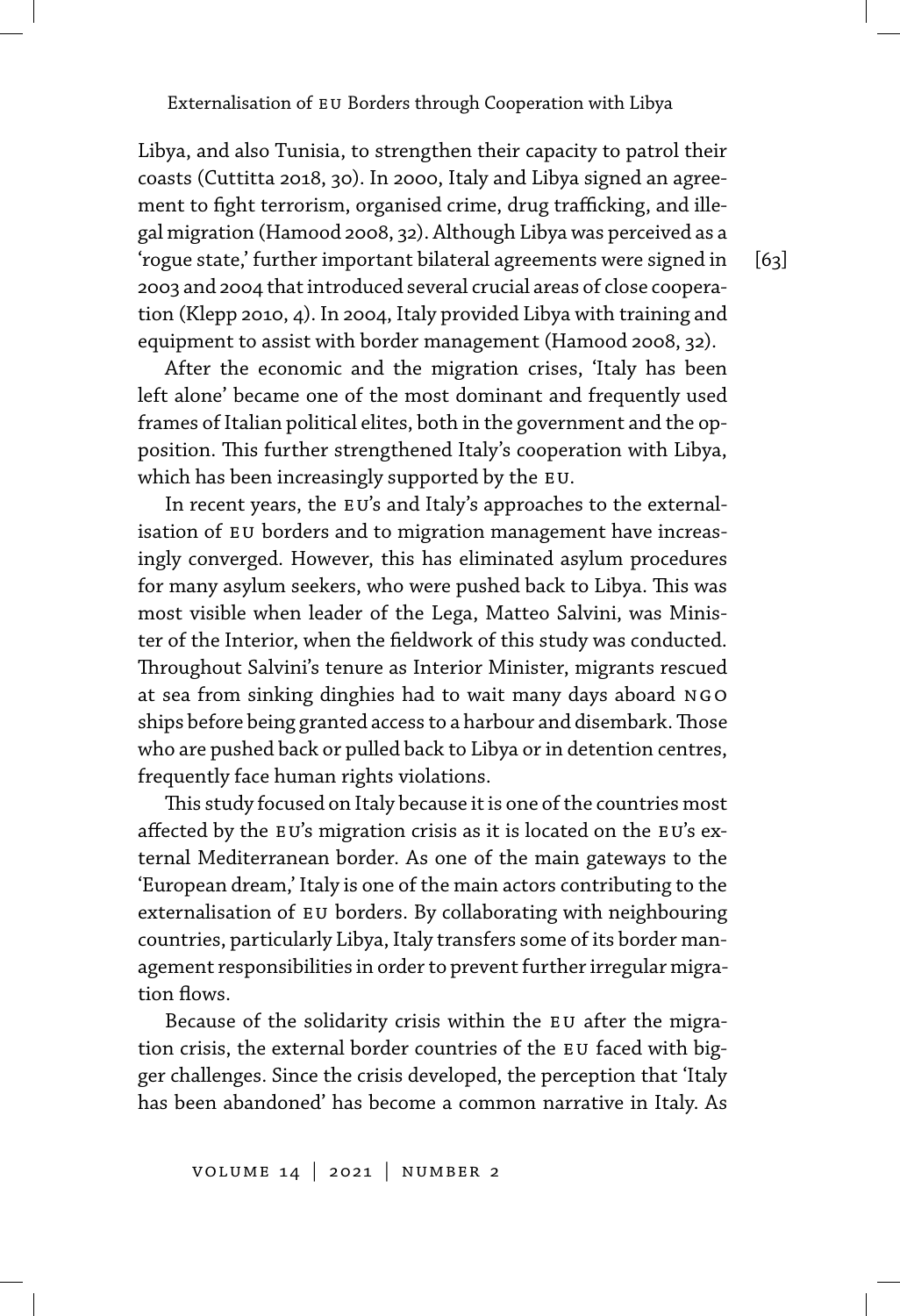one of the main first entrance points to the Schengen area, Italy has to deal with many asylum applications under the Dublin Convention. The EU's 'solidarity crisis' has accelerated cooperation between Italy and Libya, with eu support, despite extensive human rights abuses in Libya. This cooperation has enabled the EU to externalise its borders which has led to thousands of migrants drowning in the Mediterranean Sea.

The externalisation of migration management and EU borders is analysed by focusing on the case of Italy and the cooperation with Libya. The first section provides the conceptual and analytical framework, based on Walters' (2004) 'territorial implications of Europeanisation of migration' and particularly the concept of *limes.* The second section presents the methodology, while the third discusses the historical background and challenges of cooperation regarding irregular migration between Italy and Libya, and the eu and Libya. It also explains how this has externalized eu borders and migration management. The final section draws on semistructured, in-depth, face-to-face elite and expert interviews conducted in Rome in the first half of 2019 with members of the Chamber of Deputies in Italy, sea rescue NGO representatives in Italy, a representative from UNHCR Italy, and a mayor from southern Italy. The resulting narratives are used to explain Italy's role in externalizing EU borders and discuss the challenges of cooperation between Italy and Libya, especially regarding human rights.

conceptual and analytical framework: the construction of limes in the mediterranean sea through cooperation between italy and libya

European politicians have increasingly emphasised the need for a geopolitical vision of (EU)rope (Bialasiewicz et al. 2009, 79). Individual EU member states are influenced by national political, geopolitical cultures and visions of Europe, as is evident in the way particular member states focus on different neighbourhoods. France and Italy, for instance, see the Mediterranean as Europe's primary space of intervention (Rupnik 2007; cited by Bialasiewicz et al. 2009, 79).



 $[64]$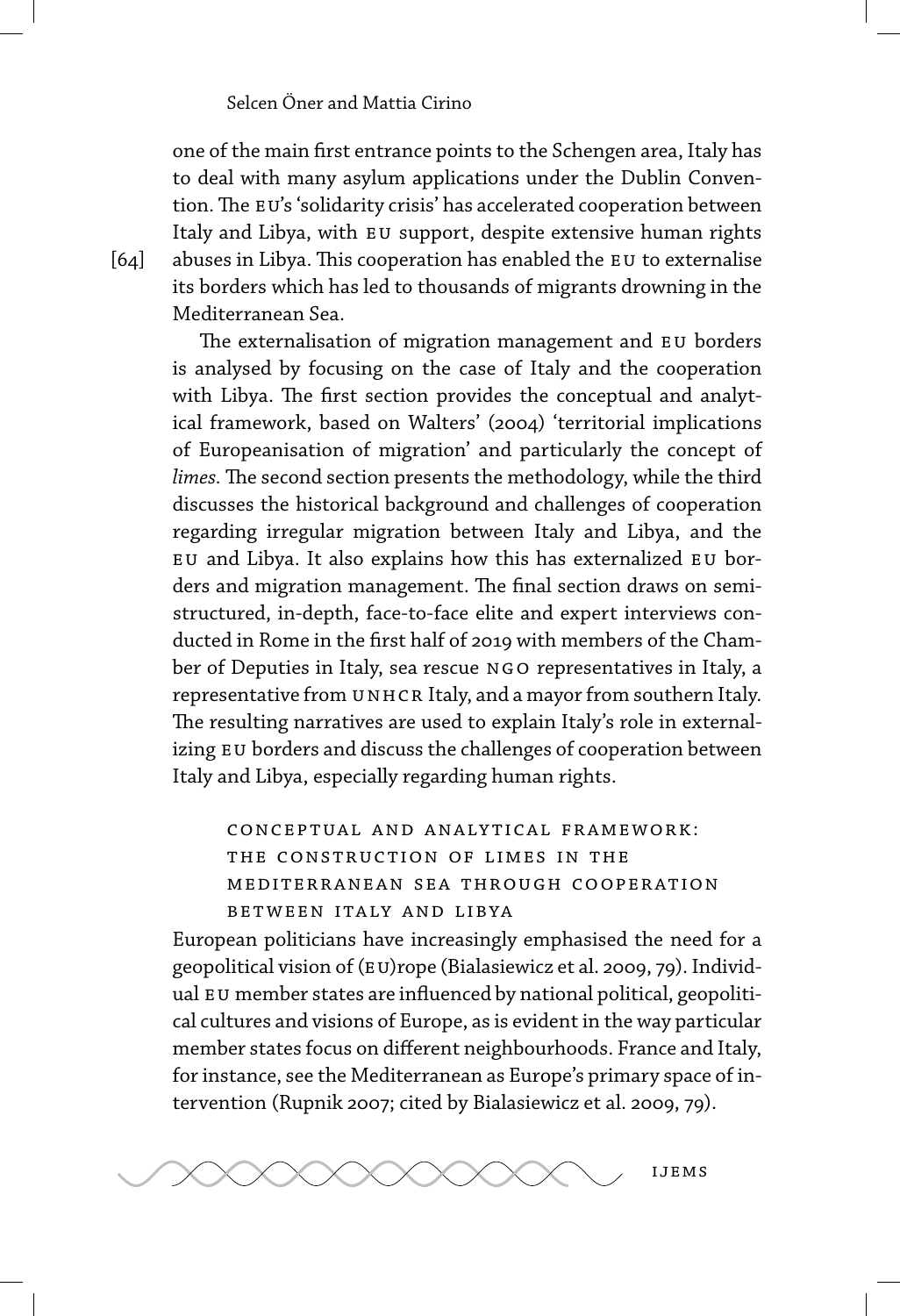Critical studies on security and borders theorise contemporary borders by emphasizing their increasingly mobile and de-territorialised re-spatialisation beyond national territories (Walters 2004; Rumford 2006). The resulting 'transportable border politics' is reflected in the outsourcing of migration policies to third countries, new techniques of mobility control, and surveillance mechanisms (Bialasiewicz et al. 2009).

[65]

The cross-border policing of people and counterterrorism projects have reshaped Europe's borders (Walters 2006, 142). During the 1990s, the predominant concept used to define EU borders was *Fortress Europe* which was constructed towards outsiders. It has become much harder to enter the Schengen area while several parts of the EU external borders have been externalised. This changed after the Schengen agreement was incorporated into the Amsterdam Treaty: internal borders were harmonised while the EU's external borders became *fuzzy* because they produced intermediate spaces between inside and outside. This development enabled EU policies to be exported beyond its member states (Christiansen and Tonra 2000, 390–3).

According to Huntington (1993; cited by Christiansen and Tonra 2000, 401), the Mediterranean Sea is a key fault line in a 'clash of civilisations.' The Mediterranean's northern states define themselves as European. They share modern industrial and service-based economies, secular political traditions, and liberal-democratic governmental structures. They also share a Mediterranean identity within a broader European identity. In contrast, despite sharing more cultural identifiers than their northern neighbours, the states and peoples from the south of the Mediterranean have a much weaker collective identity (Christiansen and Tonra 2000, 401–2).

The EU's Euro-Med initiative made the Mediterranean a new version of *Mare Nostrum*, with the EU playing the role of the ancient Romans (Tunander 1997; cited by Christiansen and Tonra 2000, 411). However, this has been harshly challenged especially since the migration crisis.

There has been 'securitisation of migration' (Huysmans 2000) which accelerated after the migration crisis. The distinctions be-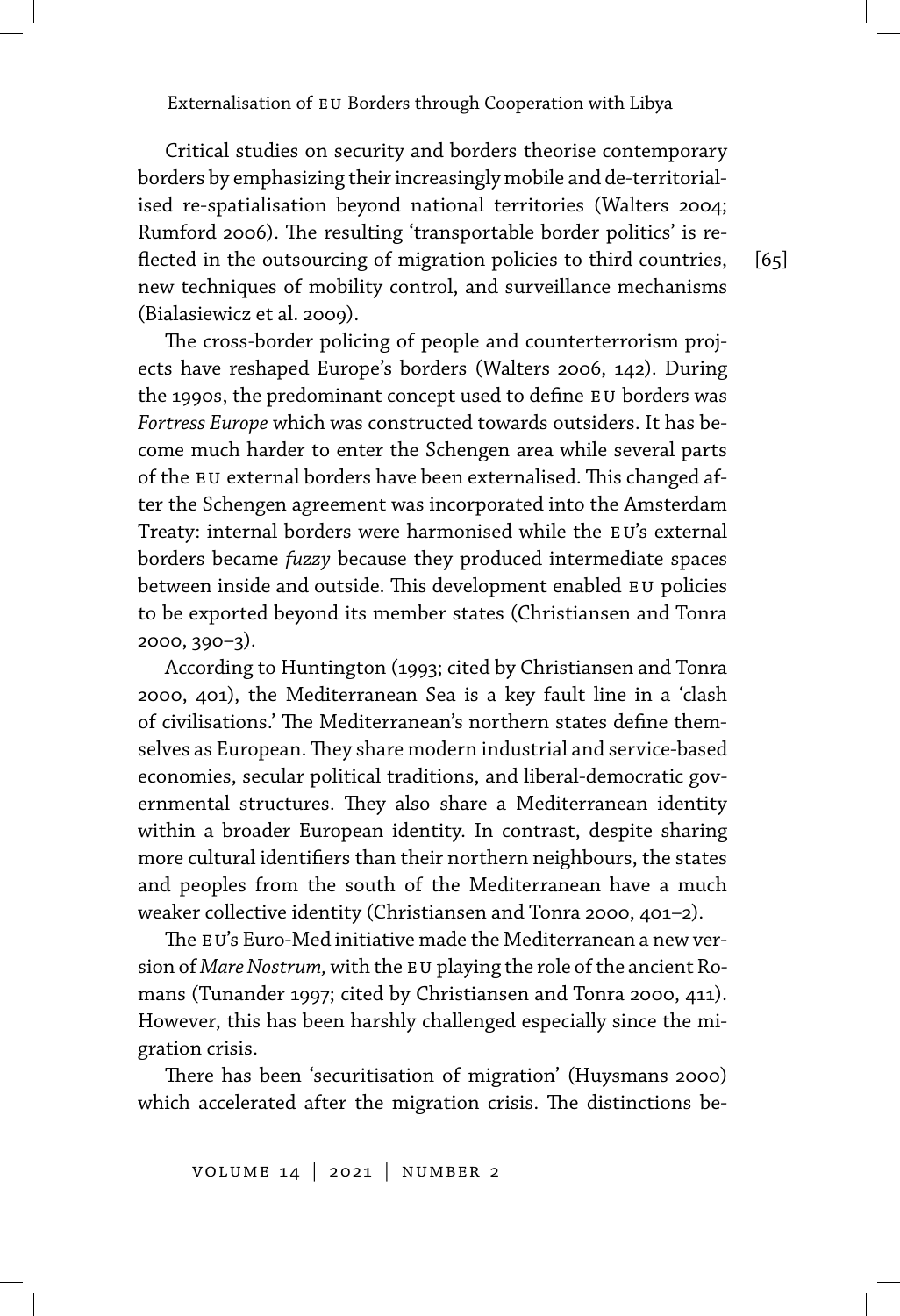tween external and internal security have become blurred: border defences have been thickened through the creation of buffer zones and there has been an increasing use of military technologies for border enforcement. Moreover, there is 'layered border inspection/policing approaches that move customs and immigration inspection activities away from the territorial border' (Bialasiewicz 2012, 844) which has led to externalisation of borders. As Bialasiewicz (2012, 845) notes, Frontex, which is the external border control agency of the EU, has become the most visible actor in the EU's increasingly exclusionary border control.

In his discussion of the 'multiplicity and plurality of borders,' Walters (2004, 674–6) argues that the form and function of Europe's borders have been transformed. He focuses on the 'territorial implications of the Europeanisation of migration.' He perceives *Fortress Europe* as an alternative for the fear of *Sieve Europe,* 'open to all manner of transnational threats.' For Walters (2004, 678), the geostrategic moment refers to 'instrumentalization of territory for the purposes of governing one or more of new security issues,' such as human trafficking, asylum, and terrorism. He emphasises that geostrategies can offer a more nuanced version of the production of geopolitical space in Europe than concepts like *fuzzy borders* or *Fortress Europe.*

Walters (2004, 679-82) considers several geostrategies of EU borders. The *networked (non)border* achieves effective frontier control through cooperation between state agencies on both sides of the frontier. *March* implies a buffer zone between powers to protect the interior, such as Central and East European countries. The *colonial frontier* refers to the way the EU's complex borders include asymmetric power relations whereby centre is perceived as the 'repository and arbitrator of what is proper' (Walters 2004, 683–8). Finally, Walters (2004, 690-1) suggests another border type derived from imperial history: *limes*. This refers to a border between a power and its outside, between the 'empire and the barbarians, or cosmos and chaos.' *Limes* draws a line to maintain a distinction between 'stability and order within and disorder, nomadism, barbarism outside.' Thus, EU borders have become much more complex, especially af-



[66]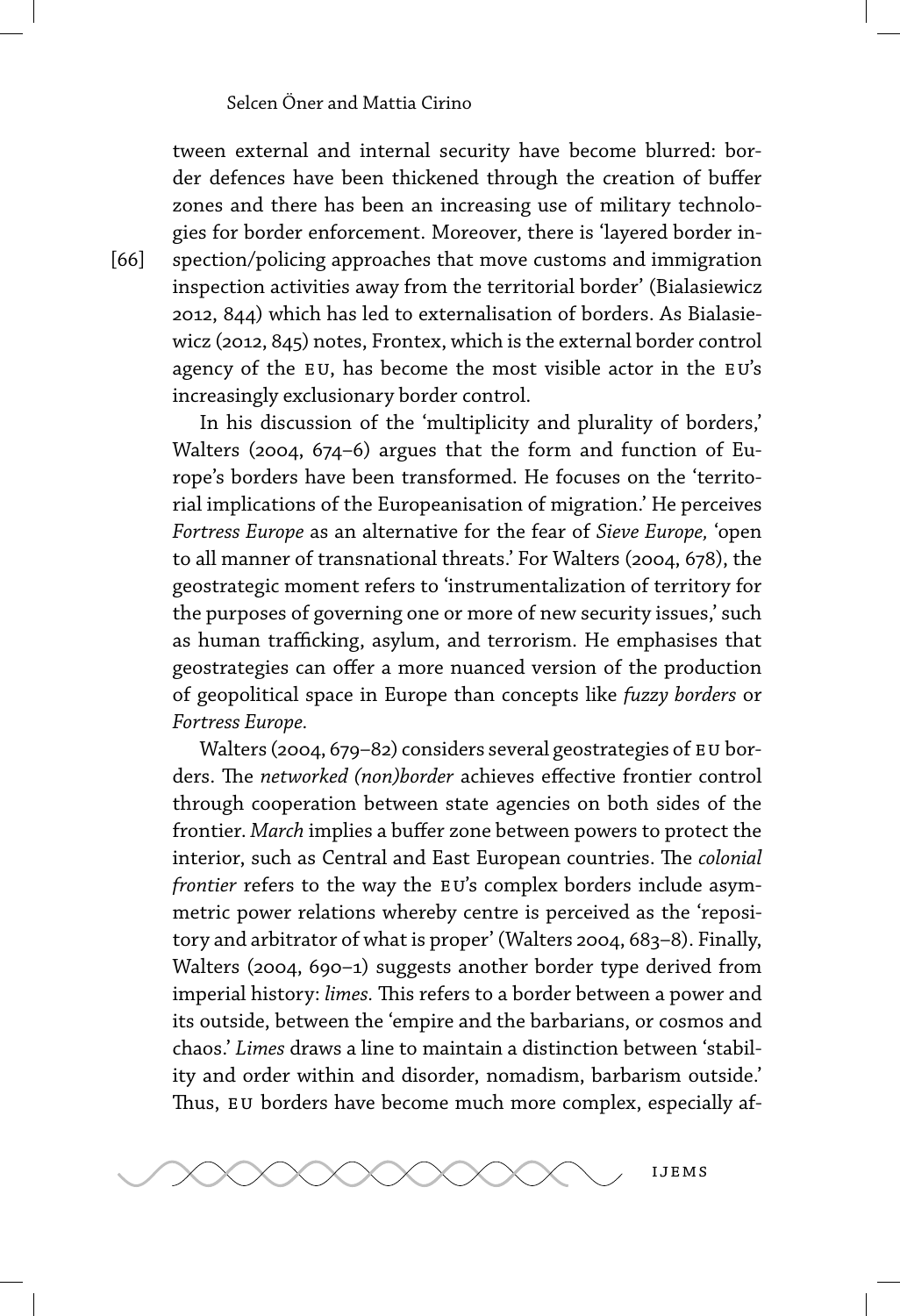ter the migration crisis due to their externalisation and increasing collaboration with neighbouring countries.

The geostrategy of the *colonial frontier* perceives it as open to expansion, whereas the *limes* presupposes a more permanent frontier. Like the *colonial frontier,*the *limes* creates a hierarchy between inside and outside, and institutionalises asymmetric relations between unequal powers. The *colonial frontier* aims to incorporate the outside into the inside whereas the *limes* precludes further expansion and preserves what the empire has achieved (Walters 2004, 691). Thus, in the case of *limes* rather than incorporation of outside, exclusion of outside is maintained while transferring some responsibilities of border control and migration management.

According to Walters (2004, 691), the Romans considered the Mediterranean as *MareNostrum*(centre of the civilised world) whereas 'the area of Europe where the *limes* materialise more than anywhere today is its Mediterranean frontier.' Walters (2004, 692) claims that 'the *limes* constitute the European community as a gated community.' *Limes* refer to 'an edge, fringe or limit,' as in Europe's Mediterranean frontier (Karadağ 2019). Walters (2004, 693) suggests that further empirical work is needed to determine whether arrangements like police partnerships are attempts to extend control beyond the frontier. Based on this analytical and conceptual framework, this article focuses on the EU-supported collaboration between Italy and Libya in response to irregular migration across the Mediterranean Sea. It argues that this has contributed to the construction of *limes* in the Mediterranean Sea between the 'cosmos' of Europe and the 'chaos' of the South, with Italy perceived as a gateway to the European dream.

Although EU enlargement has lost momentum, further enlargements to the East may still occur in the longer term. In contrast, there is no prospect of enlargement to the south. Rather, the EU's approach to its southern neighbourhood, which it considers as a region of multiple security challenges, is driven by a strategy of 'containment in the face of a world that is viewed as profoundly alien' (Walters 2004, 692).

Whereas the EU's eastern neighbourhood's Europeanness is less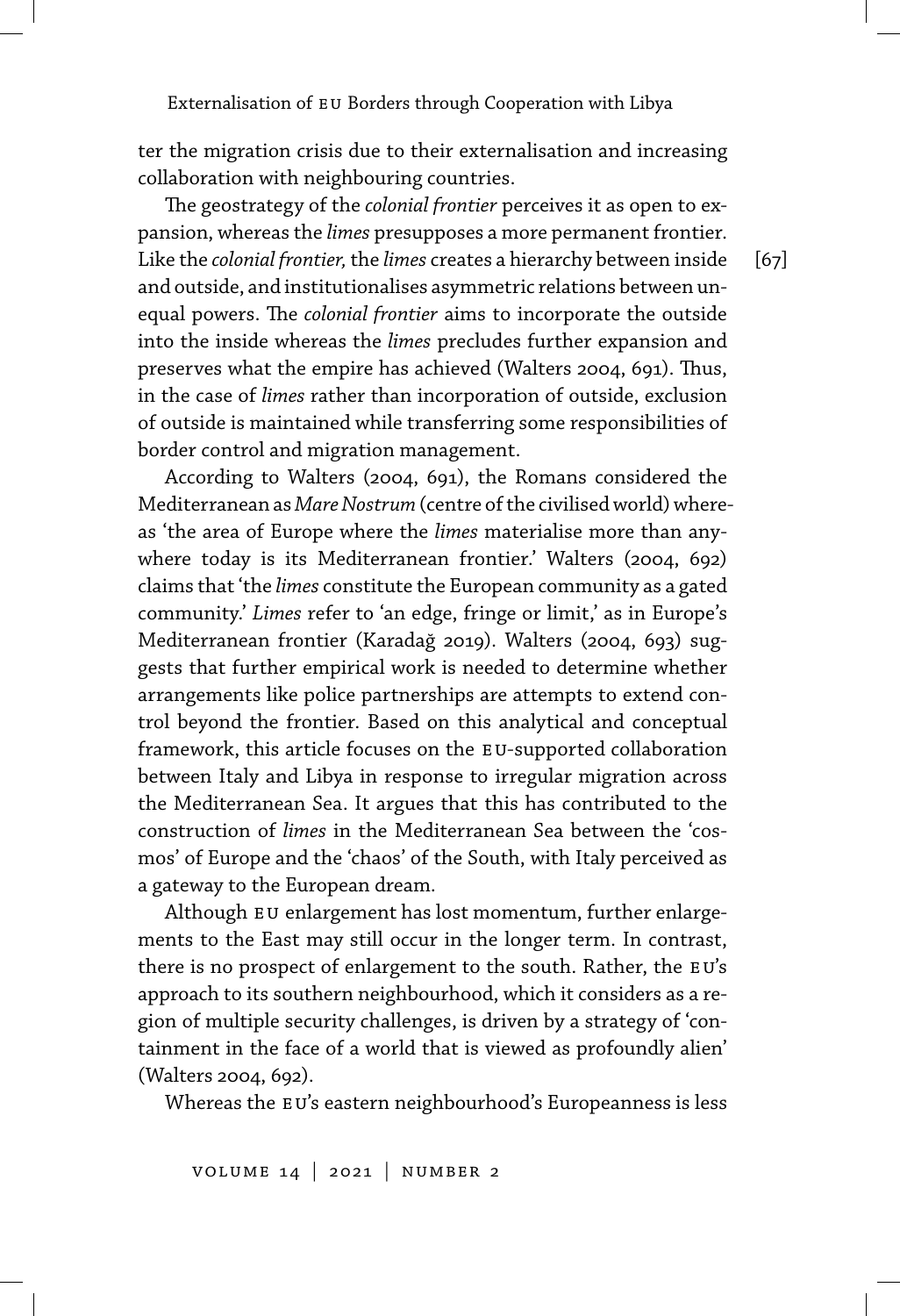questioned, that of the south is much more contested, leading to a rather static view of the EU's southern borders. This in turn has contributed to the construction of the *limes* in the Mediterranean (Browning and Joenniemi 2007, 25).

[68]

To exemplify the notion of *limes,* Walters (2004) discusses the wall financed jointly by the EU and Spain to prevent irregular migration from Moroccan mainland to the Spanish enclave cities of Ceuta and Melilla. Walters (2004) argues that the EU's borders reflect dynamism and plurality. In the case of Italy, the EU has externalised its borders and shifted responsibilities onto neighbouring countries like Libya to contain irregular migration. As a result, *limes* has been constructed in the Mediterranean Sea.

More specifically, the 'out-sourcing of migration management to African states,' particularly Libya, is a crucial example of 'outsourcing and off-shoring of Europe's border work' (Bialasiewicz 2012, 848–52). As Bialasiewicz (2012, 847) argues, 'Europe's neighbours are becoming Europe's policemen, with the Mediterranean as the primary site for externalising European governance and a laboratory for finding various solutions for policing EU borders.'

As Walters (2004, 693) argues, 'at the EU's Southern frontier, the geostrategy of *limes* seems to be dominant' even before the migration crisis. Carrera and Cortinovis (2019) criticise the 'contained mobility paradigm,' achieved by increasing criminalisation of sea rescue ngos, eu member states' gradual operational disengagement from sar activities, and Italy's delegation of containment tasks to Libyan Coast Guard, supported by the EU. This article argues that the EU's externalisation of its borders and migration management has deepened as a consequence of the 'migration crisis' and the EU's 'solidarity crisis.' The main narrative in Italy of 'having been left alone' has accelerated and deepened its cooperation with Libya which has been supported by the EU as well. This in turn has led to construction of *limes* in the Mediterranean between a peaceful and prosperous Europe and a chaotic South.

### methodology

For this study data was collected through 18 semi-structured, indepth, face-to-face elite and expert interviews conducted in Rome

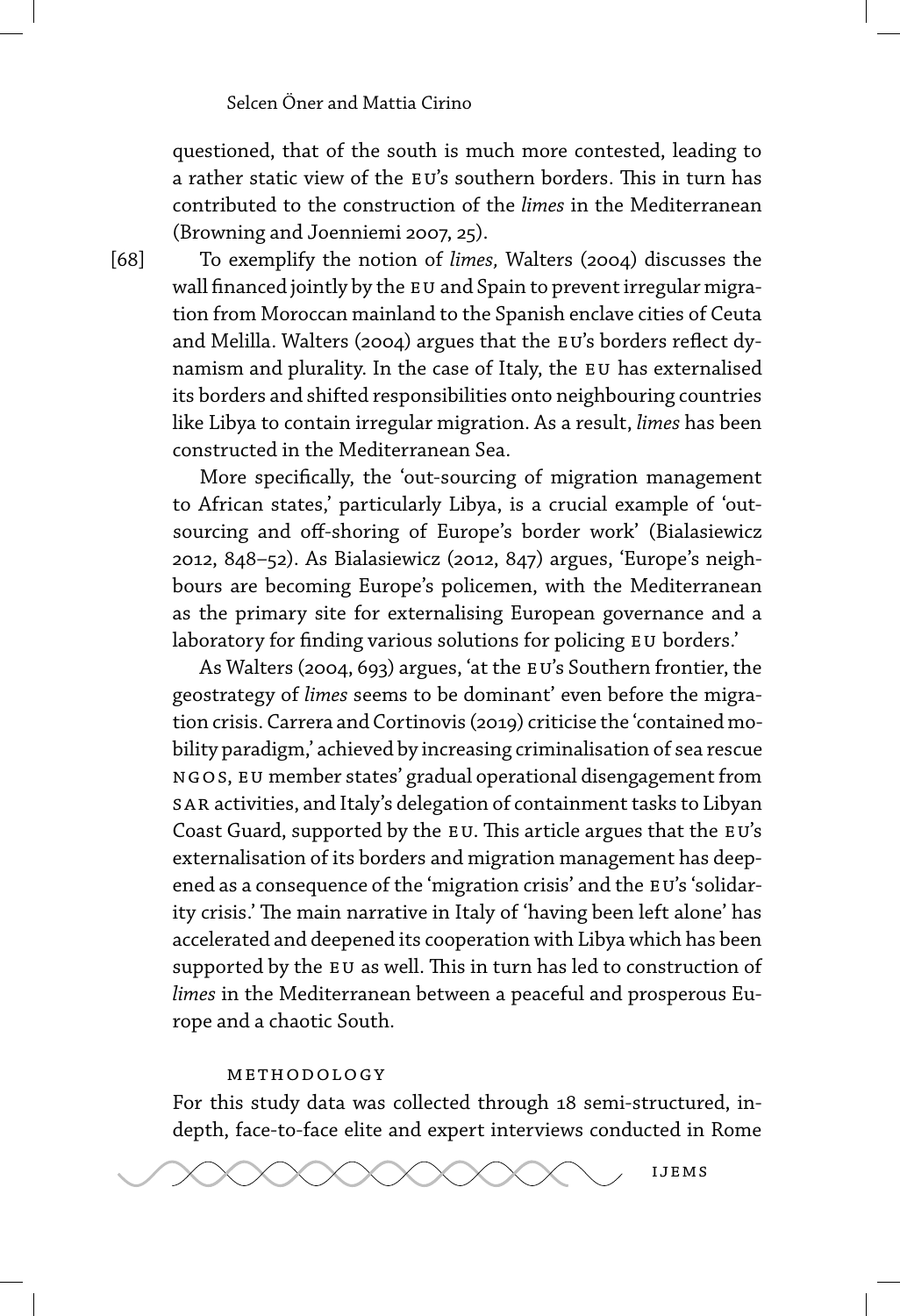in March 2019. The interviewees included politicians from Italy's Chamber of Deputies from various political parties, sea rescue NGO representatives in Italy, a mayor from southern Italy, and a representative from UNHCR Italy. Except for the Five Star Movement ( $M$ 5S) deputy, all the politicians were from opposition parties at that time. Interview requests with several members of other governing parties were rejected. Thus, the interviews mostly reflect a critical approach to Italian and eu migration policies, and Italy's collaboration with Libya.

[69]

To analyse the interviews, the metaphors and frames that the interviewees frequently used to evaluate Italy's migration policy, how its abandonment led to deepening cooperation with Libya and the humanitarian challenges of this collaboration are analysed.

Frame analysis was introduced by Goffman (1974). Verloo (2005, 20) defines a policy frame as an organizing principle that transforms fragmentary information into a structured problem in which a solution is implicitly or explicitly included. Actors usually make intentional decisions and choose between the available competing frames to pursue their goals ('strategic framing'). The types of actors can be compared based on the frames they employ (Dombos and Zentai 2012, 5–13). Issue frames can be articulated by both state and non-state actors, as dominant state frames or contesting nongovernmental frames (Dombos and Zentai 2012, 5–6).

This article analyzed the frames of mostly opposition parties and sea rescue NGO representatives who focus on the humanitarian challenges of the collaboration with Libya. Sea rescue NGO representatives were included in the study because they closely observe the situation in the Mediterranean Sea. Thus, they can evaluate the humanitarian impacts of Italy's collaboration with Libya and the construction of *limes* in the Mediterranean's north and south.

### externalisation of eu borders and migration management towards libya and the role of italy

While Libya was previously more of a destination country for migrants from Arab and Sub-Saharan countries, it has become a transit country for irregular immigrants trying to reach Italy as a first step

volume 14 | 2021 | number 2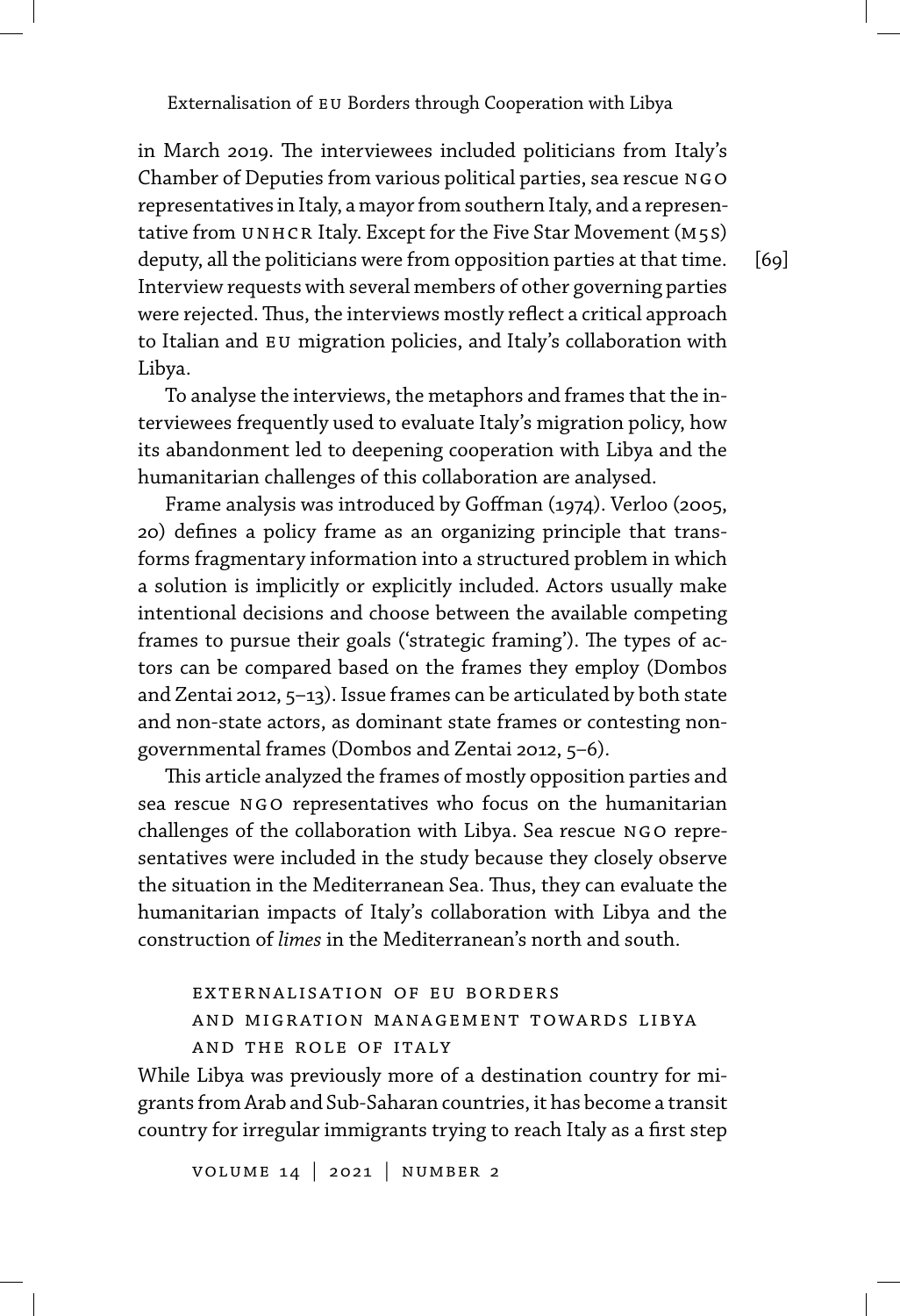to achieving the European dream. Migrants arrive in Libya from many war-torn countries, such as Sudan and Somalia. However, Libya lacks the administrative and legal system to identify or protect refugees (Klepp 2010, 3–4). The migratory journeys before the Mediterranean crossings are also highly risky, often involving crossing remote terrain like the Sahara Desert and residing in countries like Libya (Missing Migrants Project 2021).

Libya's increasing importance as the main jumping-off point for entry into Europe by sea has created a sense of urgency in the eu. In response, it has tried to prevent irregular arrivals from Libya and deepened eu–Libya cooperation, including by partially exporting border management responsibilities. A central aim is to strengthen these countries' migration management capacities, particularly regarding border control (Hamood 2008, 19–20) to decrease irregular migration to Europe.

In June 2005, the Council announced an *ad hoc* dialogue and cooperation with Libya on migration issues based on respect for human rights. However, Libya is not a signatory to the 1951 Geneva Convention or its 1967 Protocol. Faced with the choice of remaining in Libya or risking the Mediterranean crossing to Europe, many people have chosen the latter (Hamood 2008, 20–5) to realise their 'European dream,' which represents their only hope for survival and a better future. On the other hand, in 2005 Italy's Interior Ministry announced that Italy and Libya planned to create joint teams to tackle smuggling. Without signing a readmission agreement, they agreed verbally on returns. This has allowed Italy to restrict entry into its territory while carrying out mass deportations, especially since 2004, when many irregular immigrants arrived in Lampedusa. However, the way these deportations were carried out violates Italy's national and international obligations, particularly regarding the right to seek asylum and *non-refoulement.* After being returned to Libya, some migrants were detained without access to UNHCR while facing the risk of torture and ill-treatment in detention centres. Others were sent back to their countries of origin, where they are also at risk of human rights violations. Italy has nevertheless financed charter flights to repatriate irregular immigrants from Libya



[70]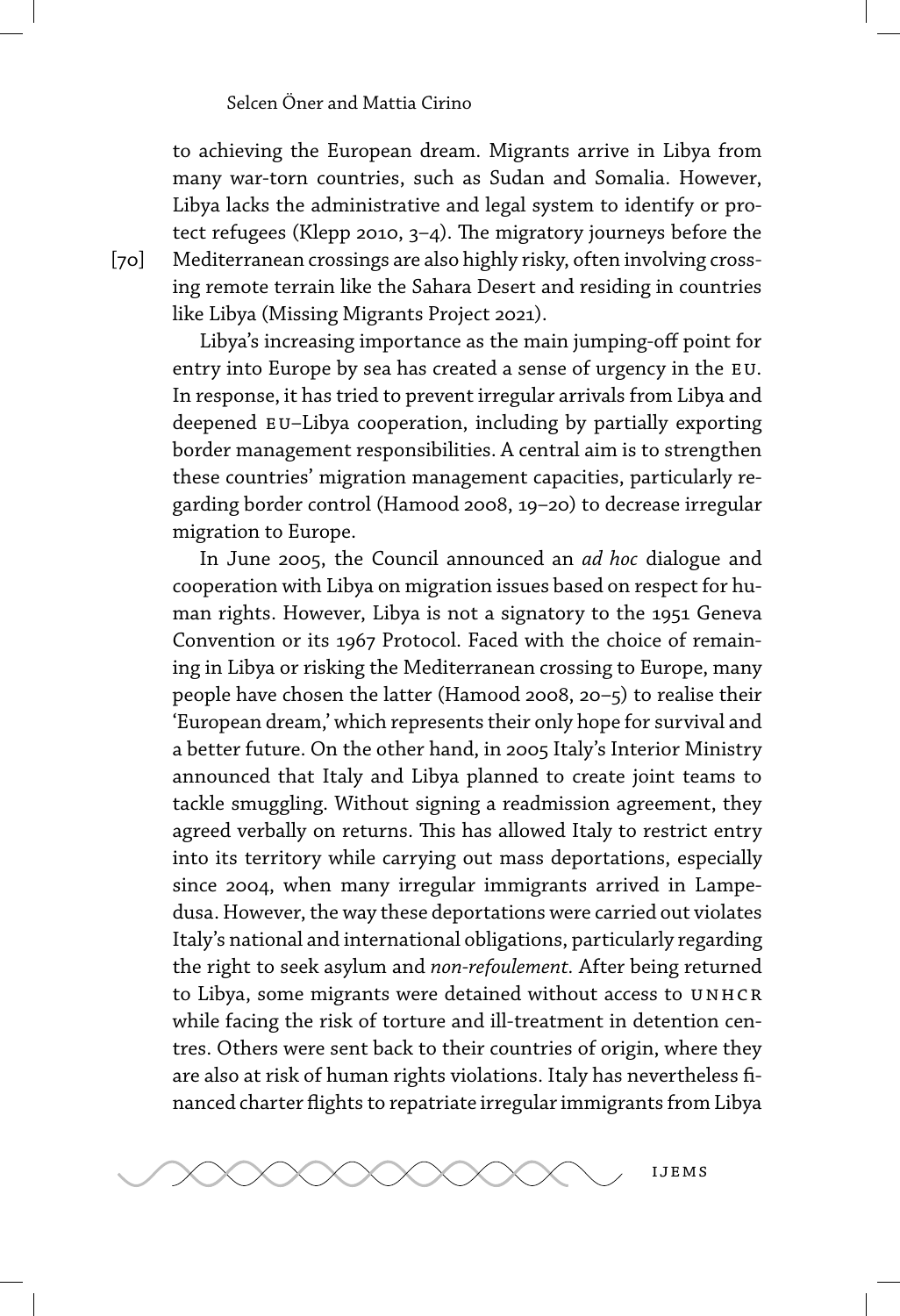to their countries of origin. It has also financed the construction of camps for these immigrants in Libya (Hamood 2008, 32–3). According to Klepp (2010, 5–8), implementation of these cooperation programs has actually eliminated rather than externalised the asylum system in Libya.

After the first Frontex Technical Assistance Mission to Libya in June 2007, Italy and Libya signed several bilateral agreements to create joint patrols along Libya's coast. This allowed Italian coastguard vessels to operate in Libyan waters. In 2008, Italy and Libya signed the Treaty of Friendship, Partnership, and Cooperation, perceived as a crucial step towards reconciliation. Its provisions included bilateral efforts to combat illegal migration, facilitated by joint sea patrols launched in December 2007. In May 2009, during the Berlusconi government, Italy's parliament approved legislation making irregular migration punishable by a fine and detention. It also authorised deportation of migrants through a push-back policy (Bialasiewicz 2012, 852–3). As Bialasiewicz (2012, 858) emphasises, the 2007 and 2009 bilateral treaties focused on collaboration in the fight against terrorism, organised crime and irregular migration.

Italy's external border controls were conducted under the *Constant Vigilance* operation. This involved patrolling the Strait of Sicily after 2004 and then the *Mare Nostrum* operation which focused on sar between October 2013 and November 2014. Subsequently, Frontex launched the *Triton* operation, which focused on external border control rather than SAR activities. After 700 migrants died during a rescue operation carried out by a commercial vessel, Italy launched a new military operation, *Eunavfor Med Sophia,* to fight smuggling networks and prevent boats leaving Libya (Cuttitta 2018, 7).

EU and Libya's cooperation on migration and border management started in 2013 with the establishment of the eu Border Assistance Mission to Libya (EUBAM), designed to develop a border management framework (European Parliament 2021, 129). Most eu actions since the migration crisis have focused on increasing border controls and 'externalising migration management outside of the European territory,' particularly to Turkey, Libya, and Morocco [71]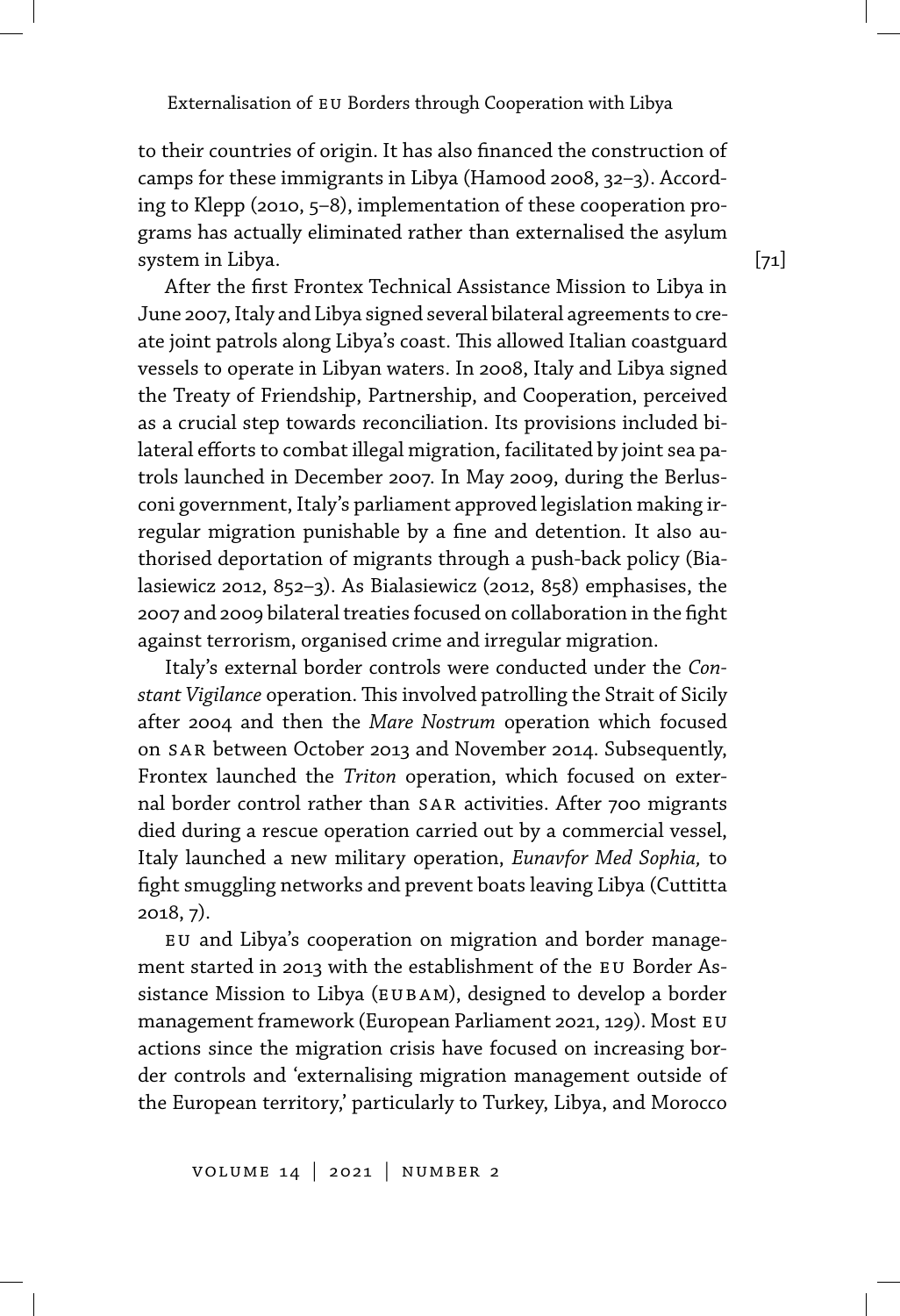(Gattinara 2017, 320). Frontex has also supported cooperation programmes with Libya to patrol Libyan waters and return irregular migrants to Libya (Klepp 2010, 7). At the Valletta Summit of 2015, there was a push for further externalising border and migration control in response to the humanitarian crisis (Perkowski 2016, 333).

On 2 February 2017, the Italy-Libya Memorandum of Understanding was signed to provide patrol boats for the Libyan Coast Guard. Italy's government focused on 'equipping the Libyan Coast Guard to make pull-back operations to Libya.' However, this resulted in drownings and *refoulement* to Libya's detention centres in violation of international law (Maccanico 2019).

In February 2017, EU leaders agreed on new measures to reduce irregular arrivals along the central Mediterranean route. They committed to increasing cooperation with Libya and tackling migrant smugglers on the basis of the Malta Declaration. In November 2017, the EU established a joint migration task force with the African Union and the UN which aimed to pool efforts and enhance cooperation in response to migration challenges in Africa, particularly Libya (European Council 2021).

In August 2017, the EU-trained Libyan Coast Guard claimed responsibility over a large SAR region, warning NGOS against entering the area without authorization. However, Libya still lacks capabilities to conduct effective SAR operations. The 27 August 2017 meeting in Paris between Italy, Germany, France, and Spain called for other EU member states, particularly those bordering the Mediterranean, to support Italian attempts to externalise migration management by funding countries in the Sahel region and Libyan municipalities. Efforts to monitor and restrict maritime rescuers formed part of a wider eu strategy to rely on the Libyan Coast Guard to deter migrants from crossing the central Mediterranean Sea. Although this policy may have helped reduce crossings, the humanitarian results have been highly questionable (Cusumano 2019, 113).

Carrera and Cortinovis (2019) argue that EU and Italian support for Libya through funding, training, and equipment increased the Libyan Coast Guard's capacity to conduct unlawful operations at sea,



[72]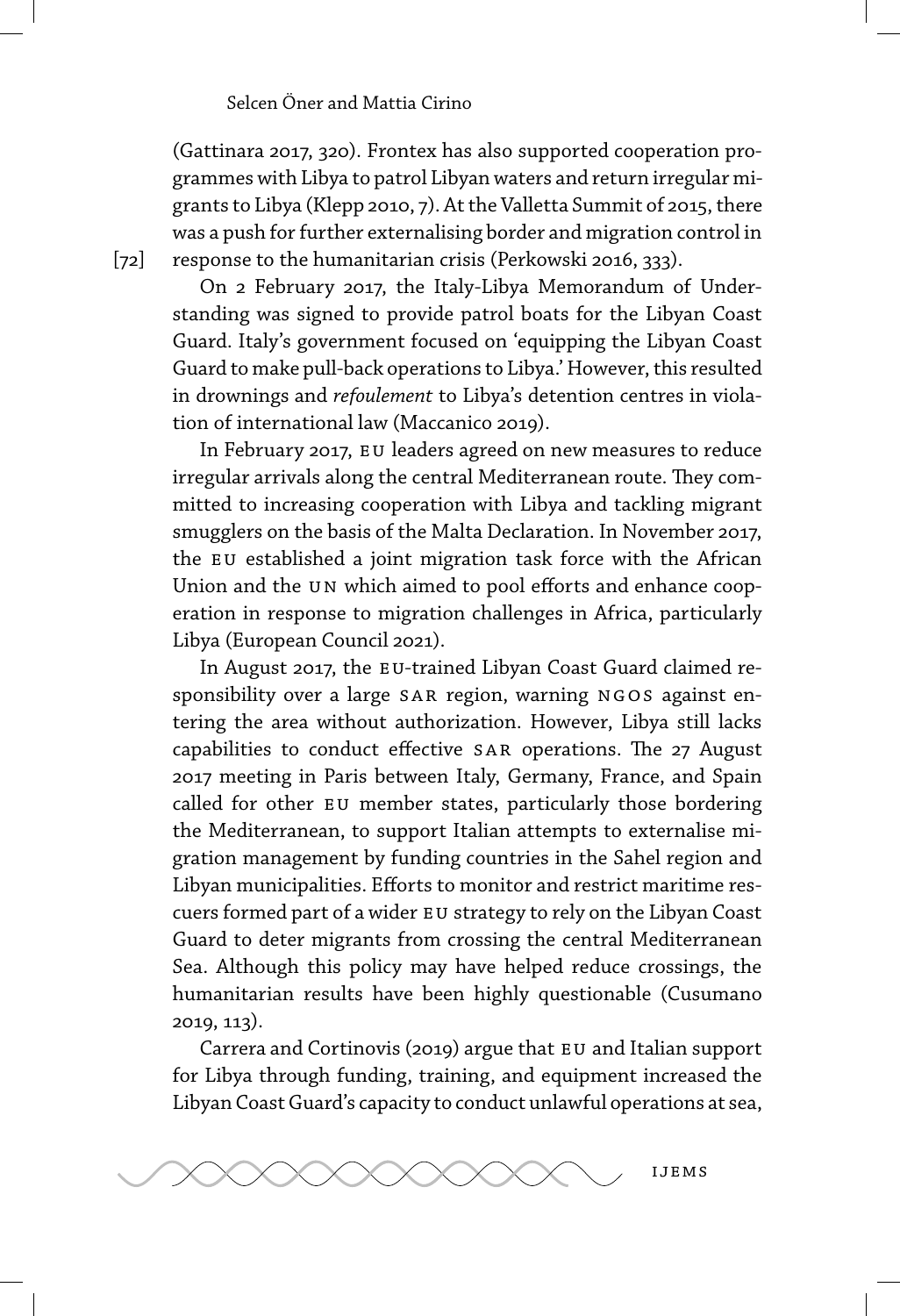enabled the Libyan authorities to establish a Libyan SAR region, and set up a Maritime Rescue Coordination Centre (mrcc). The European Commission also indirectly supported these activities through the EU Trust Fund for Africa (EUTF).

After cooperating with the Libyan Coast Guard, Libya's SAR was combined with anti-smuggling operations, which reduced crossings via the central Mediterranean (Ghezelbash et al. 2018, 319). By cooperating with Libya, both Italy and the EU allowed Libya's antimigration policies to become harsher (Klepp 2010, 13). Meanwhile, Malta also agreed with Libya to cooperate on intercepting and returning migrants to Libya (European Parliament 2021, 130).

A long-time country of emigration, Italy has in recent decades become a major destination country for irregular immigrants arriving by boat. These 'boat people' have been constructed as a threat to national security (Armillei 2017, 141), especially since Lega's leader, Matteo Salvini, became Minister of Interior in 2018.

At the European Summit of June 2018, eu leaders called for further measures to reduce illegal migration across the central Mediterranean.They agreed to step up efforts to stop migrant smugglers operating out of Libya, continue to support Italy and other frontline eu countries, increase their support for the Libyan coastguard, improve reception conditions, increase voluntary return to countries of origin of migrants in Libya, and enhance cooperation with other countries of origin and transit, and on resettlement. In July 2019, the EU approved five new migration-related programmes in North Africa. These were adopted under the EUTF, established in November 2015 to address the root causes of forced displacement and irregular migration. The EU's actions in Libya focused on training of the coast guard, protecting, assisting migrants and refugees, supporting local communities, and improving border management. They were funded through the EUTF for Africa (European Council 2021).

The main tool for supporting migration-related actions in Libya is EUTF's North of Africa Section. Libya is the main beneficiary of the EUTF North Africa, with a total funding of  $\epsilon$ 455 million so far (European Commission 2021). This exemplifies the EU's support of externalizing its borders and migration management through col[73]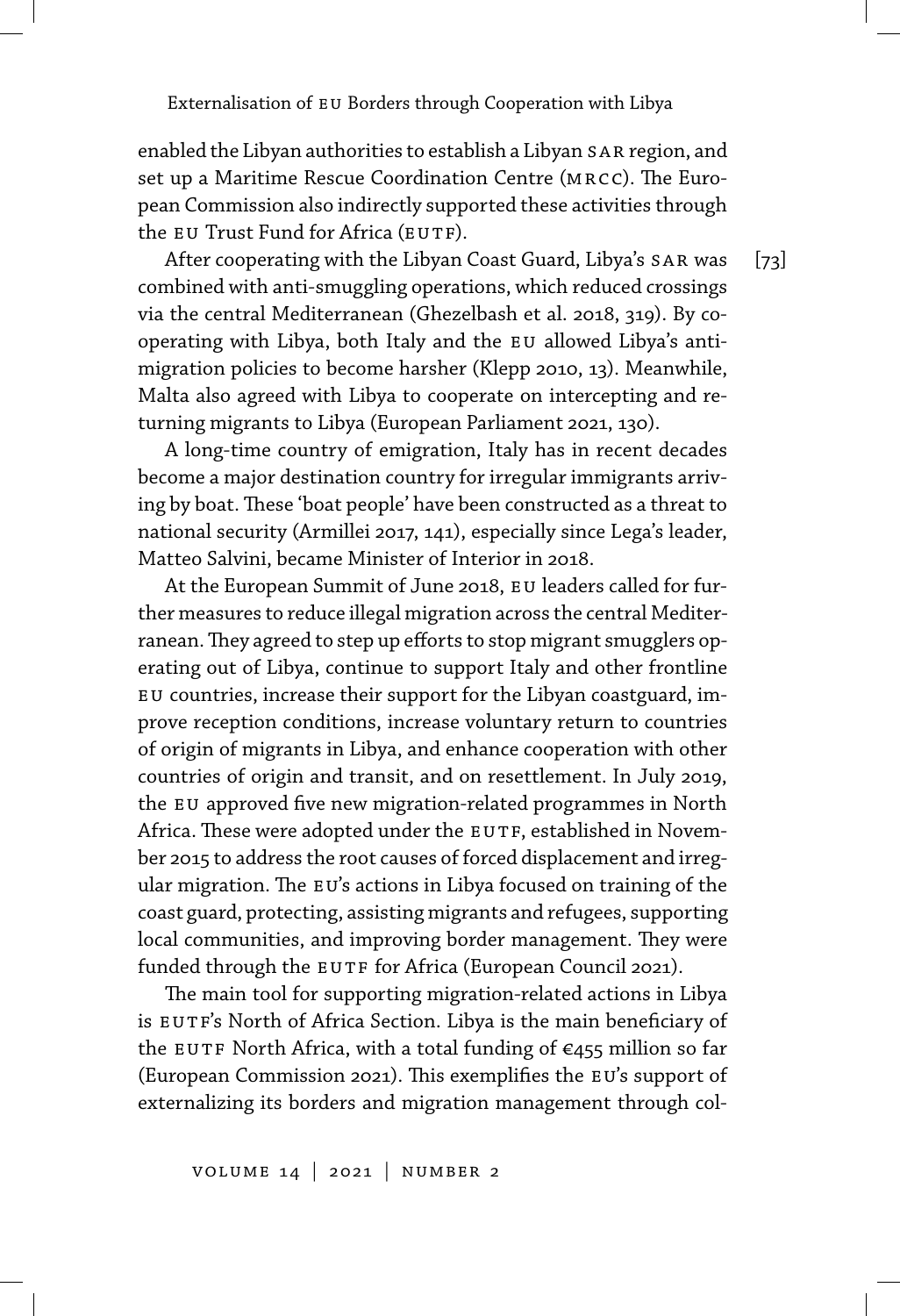| TABLE 1 Irregular Migration in the Mediterranean |  |
|--------------------------------------------------|--|

| Year                   | 2015 | 2016                                             | 2017  | 2018  | 2019  | 2020  |
|------------------------|------|--------------------------------------------------|-------|-------|-------|-------|
| Arrivals               |      | 1,032,408 373,652 185,139 141,472 123,663 94,950 |       |       |       |       |
| Dead and missing 3,771 |      | 5,096                                            | 3,139 | 2,270 | 1,335 | 1,166 |

 $[74]$ NOTES Based on data from UNHCR (https://data2.unhcr.org/en/situations/ mediterranean). The data includes sea arrivals to Italy, Cyprus, and Malta, and both sea and land arrivals to Greece and Spain, including the Canary Islands. Data are up to 31 December 2020 for all countries except Cyprus, for which the last available data is up to 31 August 2020.

laboration with Libya, and the construction of *limes* in the Mediterranean Sea, especially after the migration crisis.

Both the EU's and Italy's restrictive migration policies have abolished the rights of many asylum seekers through push-back policies and a transfer of responsibilities to Libya (Caponio and Cappiali 2018, 125–6). With the effect of these externalisation policies, you may see in table 1 that there has been a decline in the number of arrivals to EU member states in the Mediterranean after the peak in 2015. Despite reduced numbers of crossings since the Covid-19 pandemic erupted in 2020, many people have died in the Mediterranean while trying to reach Europe. From January to September 2021, for example, an estimated 1,369 migrants drowned (Statista 2021).

Thus, this collaboration with Libya is particularly challenging in terms of human rights because those sent back, have no chance to apply for asylum and may be put in detention centres where they can face human rights abuses. As a result, through externalisation of borders towards Libya, *limes* have been constructed in the Mediterranean Sea.

### analysis of the interviews

### *The eu's Solidarity Crisis: 'Italy Has Been Left Alone'*

The EU has faced a solidarity crisis, especially since the migration crisis. All the interviewees criticised the EU's migration policy and found it ineffective. Because of the lack of solidarity among member states, Italy and the other external border countries have been left alone. Many interviewees argued that the Dublin Regulation has to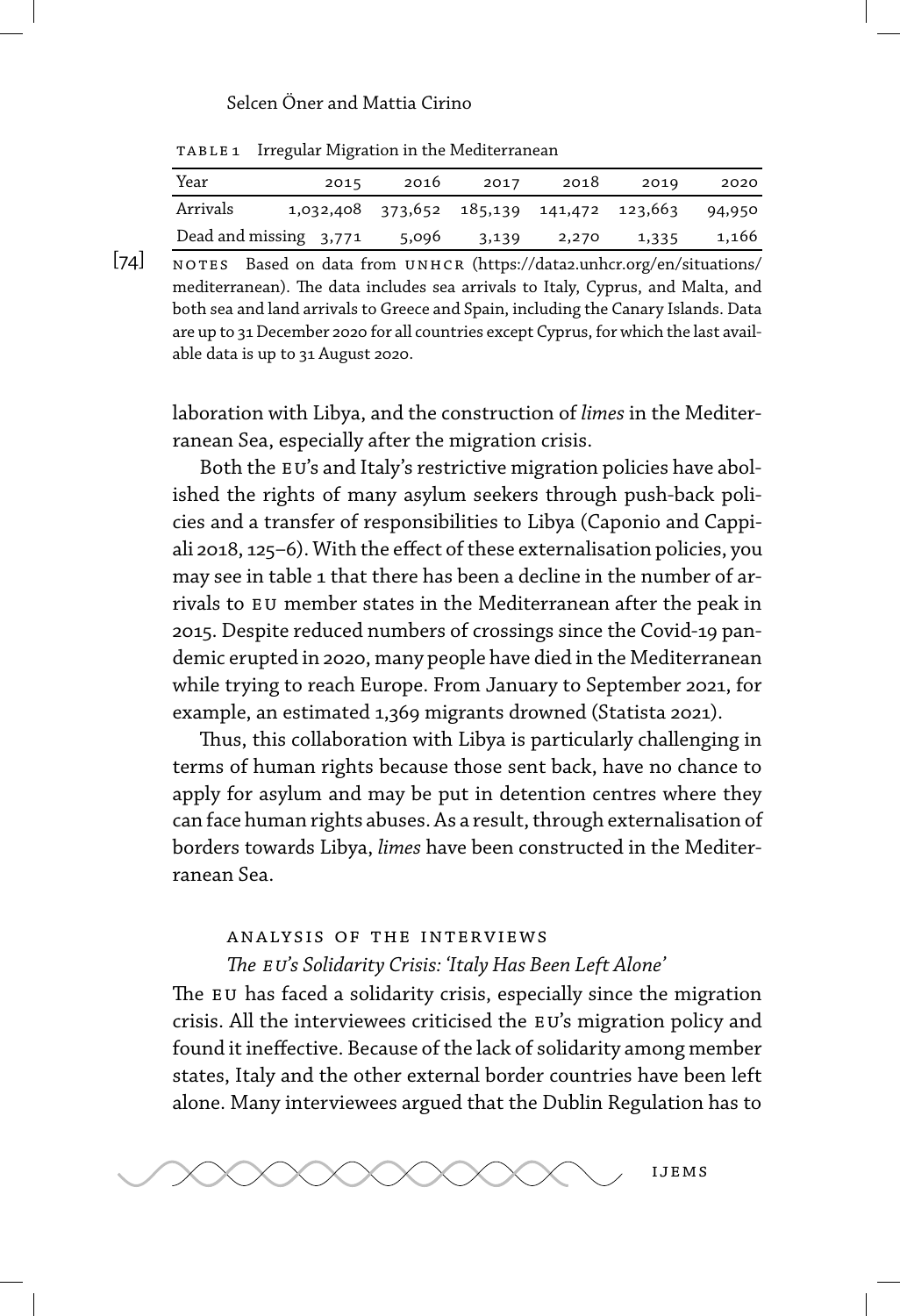be revised, although some have noted that this would be extremely difficult because of resistance by some member states that believe maintaining the *status quo* is much better for their national interests.

 $[75]$ Interviewee 4, a Democratic Party (PD) deputy, argued that 'for many years Italy has been left alone in managing the migrant flows.' He added that there had been some attempts to revise the Dublin Regulation. However, the former Italian government (m5s-Lega) had avoided this. He noted that Lega was absent during many meetings in Brussels when reform of the Dublin Regulation was debated. The political elites from the opposition parties claimed that although Lega's main rhetoric was anti-immigrant and claimed that 'Italy has been left alone' after the migration crisis, Lega did not push for revision of the Dublin Regulation. Thus, the interviewees emphasised contradictions, particularly in Lega's attitudes towards migration.

Interviewee 17, a m5s deputy, argued that 'Italy was left alone to face this emergency' when EU members should have faced this problem together to find a solution. He stated that 'our goal is working together, cooperating with other member states about the revision of the Dublin Regulation.' He added that 'we have to improve the humanitarian corridors by new bilateral agreements with home countries. We have to invest in those countries.'

Most of the interviewees criticised the lack of solidarity between member states, which put great pressure on those countries like Italy, situated on the EU's external borders. Interviewee 10, a mayor from southern Italy, stated that 'although this sensitive subject should be addressed by all EU member states, actually only Mediterranean states address this issue [... ] We have been left to our fate.' Although the mayor was critical about the EU's solidarity crisis, he also criticised the Italian government's policies. Specifically, those managing Italy's migration policy were giving a weird message. As he put it, the government claim that 'there are no more landings, no more dead, our ports are closed and the Mediterranean Sea has become a calm sea. But the truth is different, our ports are open, and people are still dying.' He continued,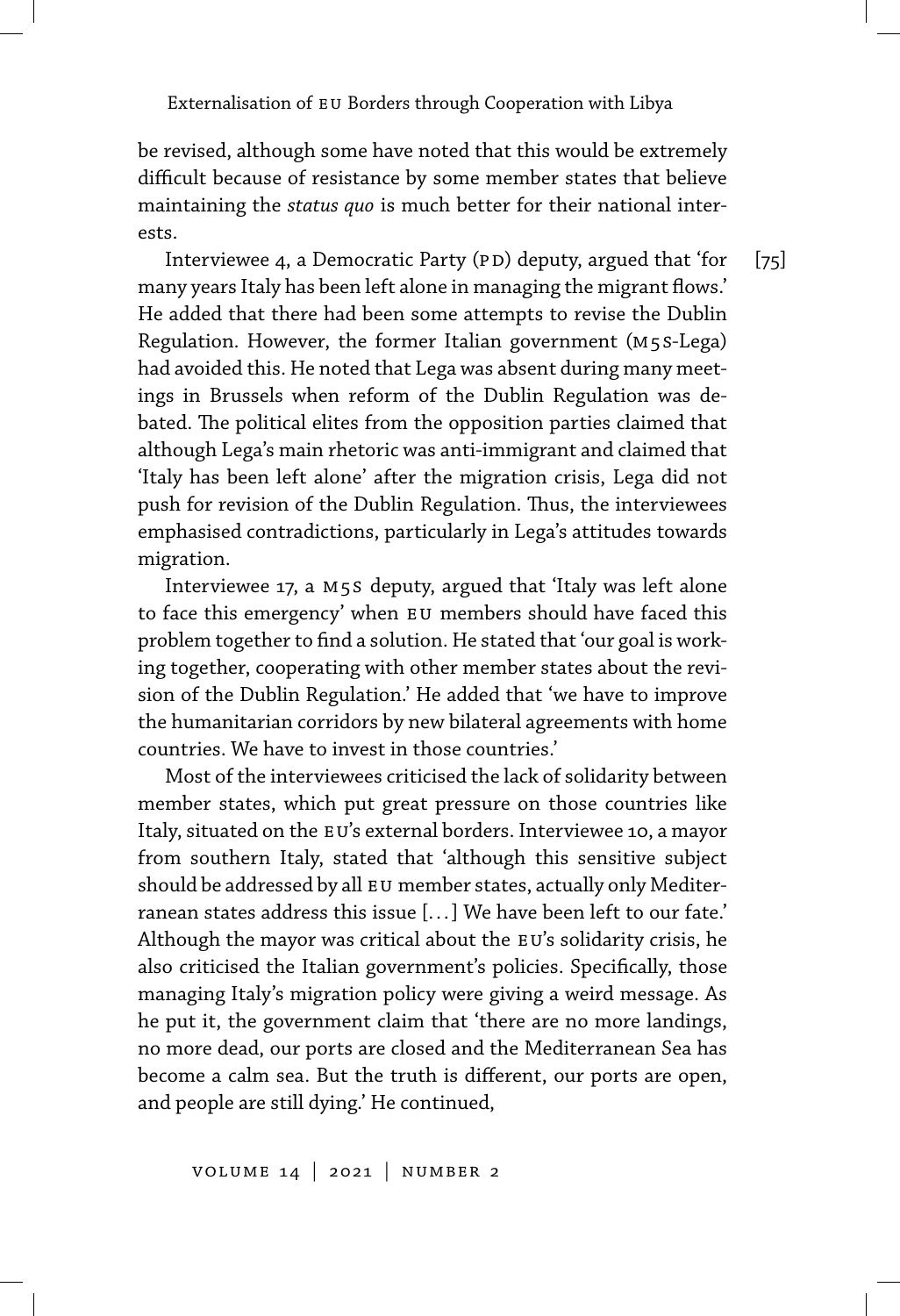We are welcoming, we will help people who are in danger, but we need the intervention of central institutions [... ] We had seven landings in 2019, almost 300 landings in 2018. The only thing that changes is the number of immigrants. In the past, there were 80– 100 immigrants on a boat, today there are 12–15 on a boat. Immigrants continue to land.

Thus, due to their location on the EU's external borders, Mediterranean states like Italy were much more affected by the migration and solidarity crises that have accelerated and deepened the EU's externalisation of borders, which has led to the construction of the *limes* in the Mediterranean Sea.

Some of the interviewees from the political elites criticised the eu migration policy because of its perception of immigration as an 'emergency phenomenon' rather than a 'structural problem.' Interviewee 7, a PD deputy, argued that the EU's migration policy had failed because 'they consider migration only as an emergency phenomenon.' She argued instead that the Dublin Regulation must be revised to include a new Common European Asylum System based on solidarity. As she put it, 'we have to introduce structural policies to solve this issue, not only in Italy but also in their home countries.' The European Commission proposed a new Migration Pact in 2020, however, it cannot introduce equal solidarity within the EU. Rather, it encouraged shifting responsibilities to neighbouring countries by externalising migration management. Thus, the EU has been continuing its trend of externalising borders to deal with the challenge of irregular migration.

Interviewee 15, a PD deputy, who also believed that Europe's migration policy had failed, argued that the EU should face this challenge cohesively, on the basis of co-responsibility. He stated that 'neither Italy nor Greece and Spain should be left alone. The entire Mediterranean front was left alone.' Interviewee 6, an Italian Left deputy, noted that 'if we close one border another one opens. The Libyan route towards Italy was closed, then the Moroccan route to Spain was opened.' Thus, the failure of the EU's migration policy and the solidarity crisis led to the emergence of the frame that 'Italy has

[76]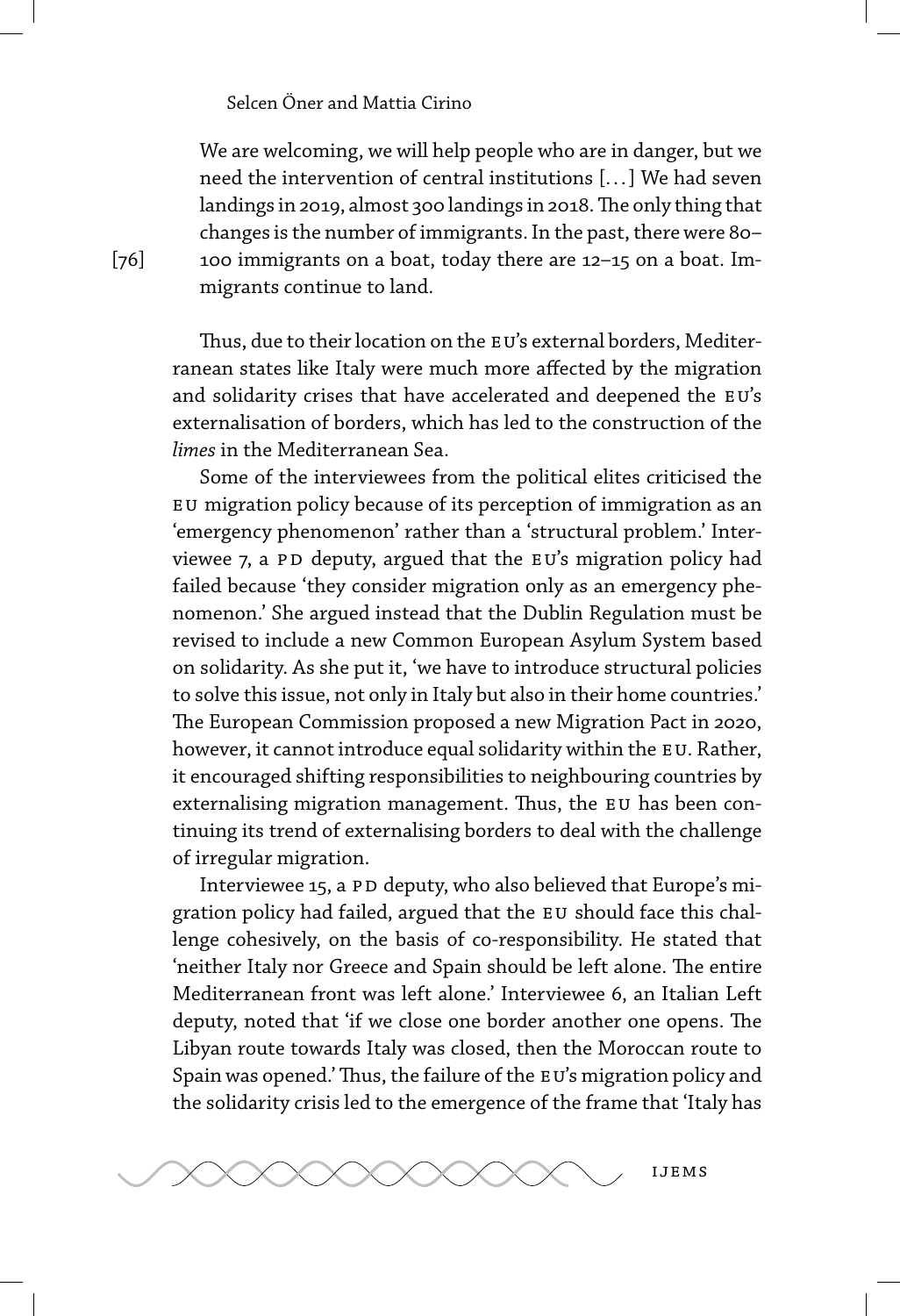been left alone,' which intensified the externalisation of its borders. This in turn created various complex, multiple, and fuzzy EU borders that led to the construction of*limes*in the Mediterranean, while new routes are emerging, such as the recent conflicts and pushbacks of irregular migrants in the border between Poland and Belarus.

*Italy as a 'Gateway to Europe'*

Some interviewees discussed Italy's position as a transit country to other European countries as a 'gateway to Europe.' They emphasised the importance of providing channels for legal migration to contribute to Italian and European economies. According to Interviewee 7 from Open Arms, 'we [Italy] are a transit country for immigrants who want to reach other countries.' Interviewee 14, a deputy from PD, argued that everyone was so sad about the young child, Aylan Kurdi, who was found dead on the shore near Bodrum, Turkey, in 2015, yet nothing has changed. She added, 'we can establish legal channels of entry for economic migrants across Europe, not only in Italy. Italy is not the final destination. It is the gateway to Europe.' Thus, irregular immigrants who enter Italy from Libya but originate from various countries, usually see Italy as a transit country, the main 'gateway to the European dream.' In response, Italy has further externalised its borders towards Libya.

Some interviewees suggested introducing humanitarian corridors and an inclusive migration policy that includes collaboration with and investment in origin countries. Interviewee 14, a deputy from PD, claimed that most arrivals are economic migrants, added that 'If they aren't refugees, the other countries don't want them and they stay here [... ] We have to sign readmission agreements [... ] I think that humanitarian air corridors may be a solution.'

Interviewee 4, from UNHCR Italy, argued that some hot spots have been introduced in the south of Italy in cities like Lampedusa, Trapani, Pozzallo, and Taranto. However, he did not think this can be the only solution to irregular migrant flows. Rather, an inclusive policy that includes the immigrants' home countries is required. Thus, Italy and the EU must start a dialogue with African countries. This may include 'the revival of humanitarian corridors' and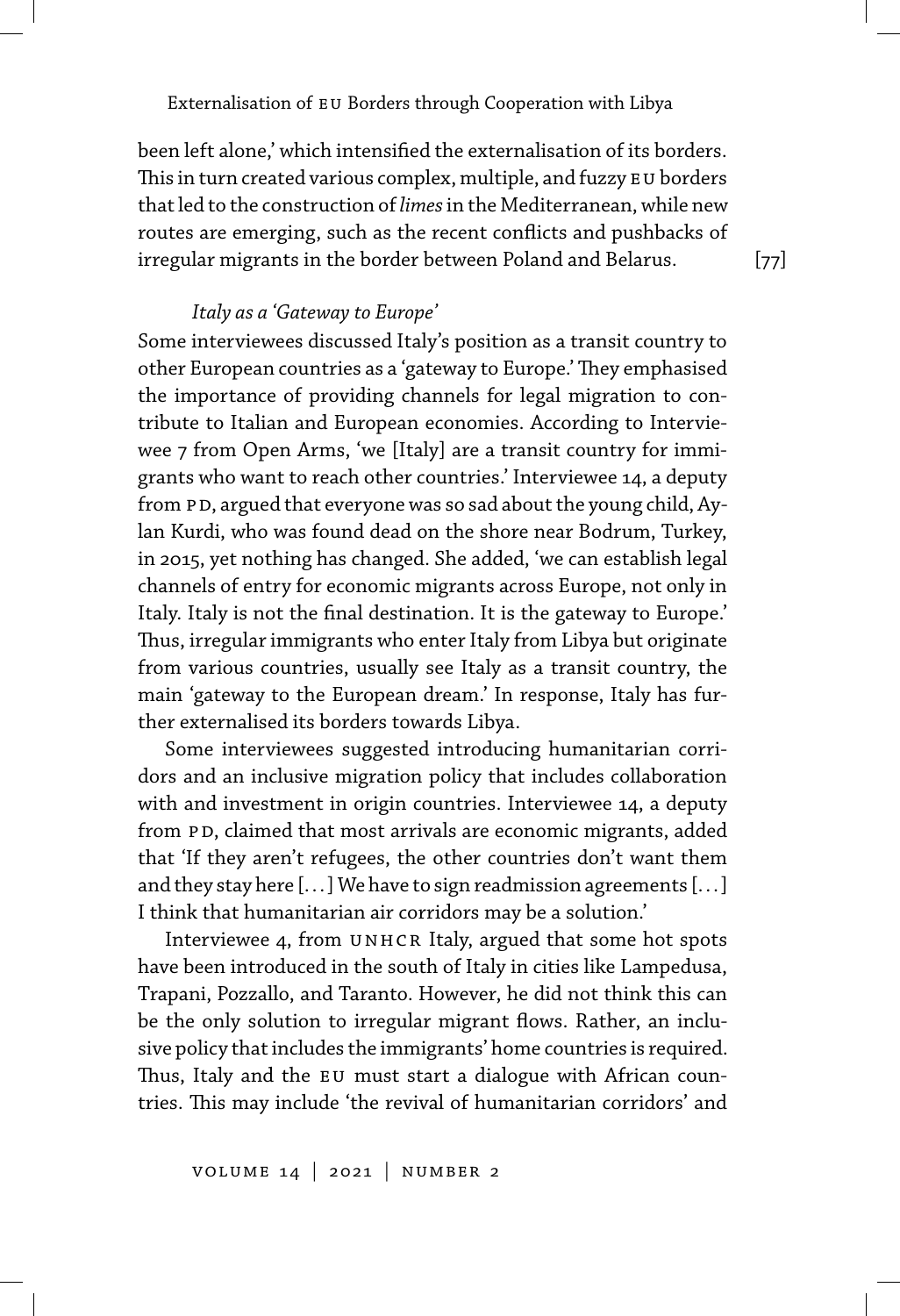allowing asylum seekers to leave their countries without 'starting a journey of hope.' Interviewee 6, a deputy from PD, argued that asylum, relocation, and family unification must be accelerated, and legal channels of arrival for working migrants and asylum seekers must be created. Thus, the interviewees, mostly belonging to opposition parties, suggested further collaboration with origin countries in Africa and called for legal channels for migration, rather than shifting responsibilities towards Libya, which is not ready to deal with this challenge legally or administratively.

## *Contradictions of Italy's Migration Policy: Instrumentalization of Migration by Lega*

Most of the opposition party interviewees criticised dichotomies in Italy's migration policies. Interviewee 16, a PD deputy, argued that 'our current immigration policy is a closed-door policy.' Some interviewees from opposition parties claimed that Italy's m5s-Lega government did not really want to solve migration issue. Interviewee 11, a PD deputy, argued that 'the idea of considering "migrants as invaders" is ridiculous [... ] We must manage these flows [... ] Our government is still stoking fears of immigrants.' He claimed that 'they are not doing anything to solve that issue [... ] because they do not want to solve that issue.' Thus, they claimed that Lega was instrumentalising the migration issue. Interviewee 6, a deputy from PD, argued that the Lega-m5s government always complained that European policies abandoned Italy, yet 'they chose to stay away from global and European meetings, which are useful to deal with this abandonment.'The Lega-m5s government, particularly Lega, whose leader Matteo Salvini, was its Minister of Interior, claimed that the eu had abandoned Italy. However, they did not attend regional and global meetings on migration that could help resolve the issue.

Although the interviewees criticised the migration policy of the Italian government at the time, Interviewee 14, a deputy from PD, who was from one of the opposition parties claimed that if only external border countries in the EU accept these immigrants, the resulting chaos could destroy Italy's welfare system. Predicting huge irregular migrant flows in the coming years, she argued that African



[78]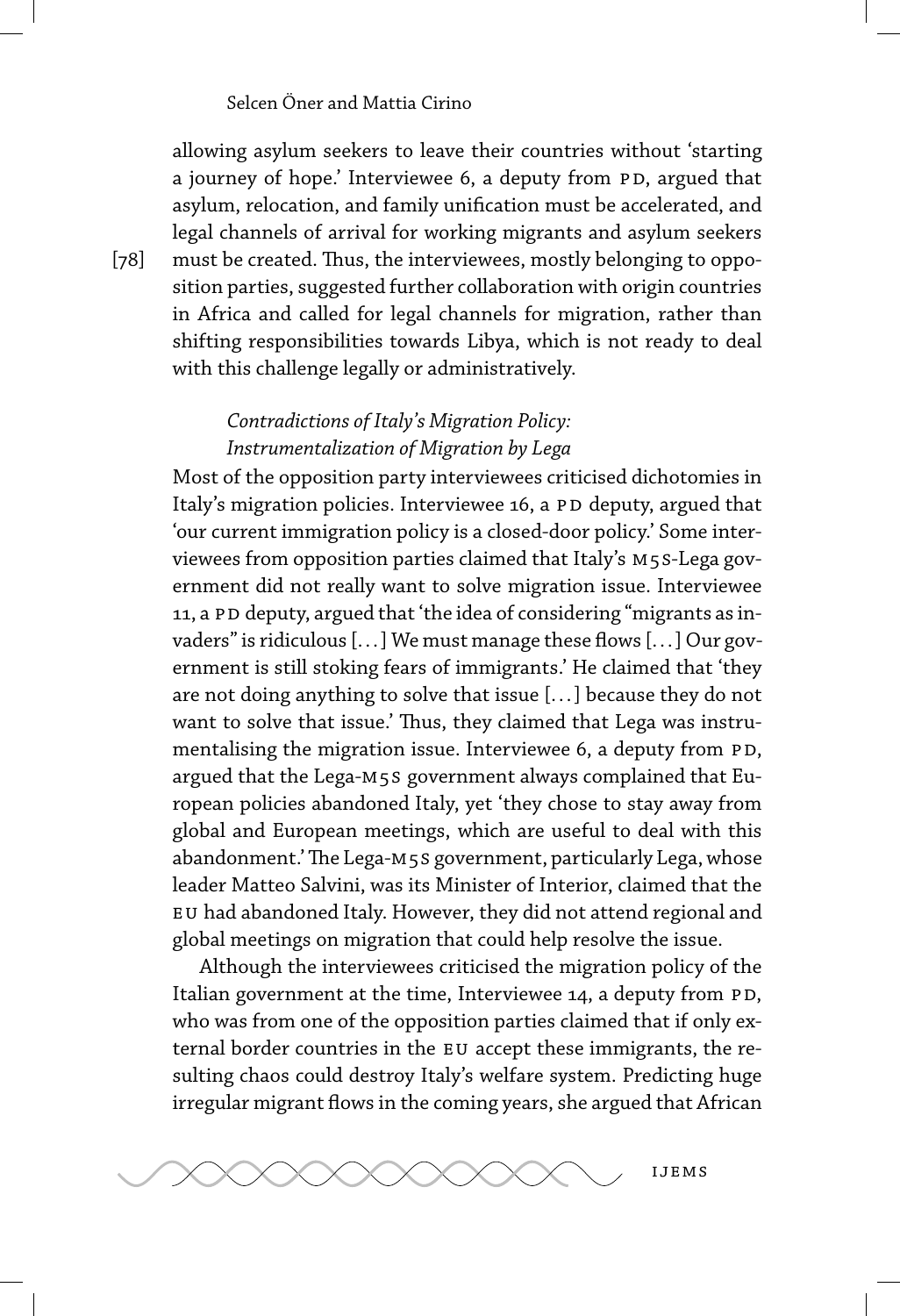migrants mostly come from other countries than Libya after transiting in other African countries that had signed the Geneva Convention.

Regarding solutions for migration, some interviewees suggested collaboration with European and global actors while others called for further support and investment in origin countries. Interviewee 4, from UNHCR Italy, argued that the only solution to irregular migration was dialogue between these European and global actors. Interviewee 16, from one of the governing parties (m5s), argued that 'if we want to prevent people being involved in dangerous journeys, we have to improve their economic conditions in the home countries.' Interviewee 5 called for enhanced legal channels and family unification so that people no longer have to rely on smugglers and dangerous journeys to save their lives. He emphasised that 'it is necessary to ensure an asylum system that must be fair, efficient and well managed.' Thus, some of the interviewees' solutions to deal with irregular migration included more collaboration and multi-level governance at local, national, European, and global levels, and greater investment in origin countries rather than externalisation of eu borders and migration management.

### *Externalisation of eu Borders through Cooperation with Libya and the Construction of Limes in the Mediterranean*

Most interviewees mentioned Italy's closed-door migration policy. Interviewee 4 from UNHCR Italy argued that it was following the trend in both Europe and globally:

They try preventing people arriving on Italian shores. This could only be achieved by intensive diplomatic activity with Libya and other origin countries. We should provide them with economic opportunities and logistical support.

He also claimed that the agreement between the Italian government and Al Sarraj in Libya in 2017 reaffirmed the need to ensure the intervention of the Libyan Coast Guard in its SAR zones.

Interviewee 13, a deputy from Forza Italia noted that, Italy is

 $[79]$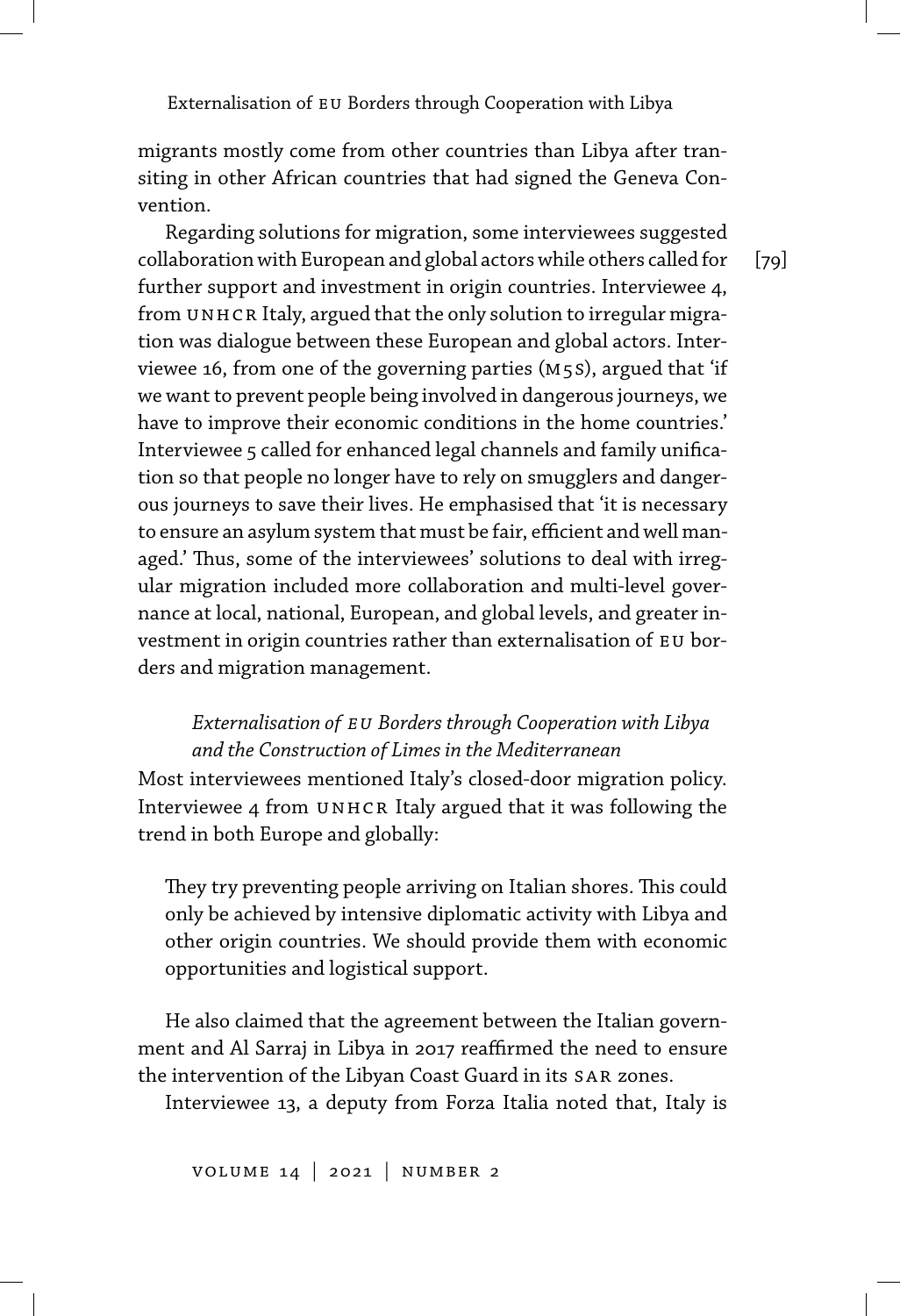aware that Libya has not signed international conventions protecting the rights of the refugees. However, it is crucial for Italy to have Libya as a negotiating partner. This agreement was reached under a left-wing government but confirmed by a right-wing government. Thus, in recent decades, different governments have consistently collaborated with Libya to cope with the challenge of irregular migration. However, the closed-door policy and externalisation of migration became more visible and prioritised when Salvini was Min-

Some interviewees mentioned that the agreement between Italy and Libya was inspired by the 'refugee deal' between Turkey and the eu (2016). The unhcr Italy and sea rescue ngo representatives were particularly critical about externalisation of borders through cooperation with Libya. Interviewee 7, from Open Arms, claimed that 'the agreement between Libya and Italy was inspired by the deal between Turkey and the EU.' Interviewee 8, from SOS Mediterranee, argued that there are widely documented cases of violence, abuse of immigrants, and very poor conditions in Libyan detention centres, whereas Syrians in Turkey have been given temporary protection inspired by the EU directives and regulations.

Interviewee 18, from Sea-Eye, was also worried by collaboration between Italy and Libya:

Italy and the EU in general are handing over their responsibilities to Libya. For the Italian Coast Guard, it is illegal to bring people back to Libya, so they let Libyans do the job and no one will punish them for forcing people to stay in an insecure country.

Thus, several sea rescue NGO representatives from various countries but active in Italy perceived the cooperation between Italy and Libya as similar to the refugee deal between the EU and Turkey. However, they were more critical about externalisation of borders and migration management to Libya. They expressed critical frames based on humanitarian concerns that potential refugees may be sent back to Libya without access to proper asylum procedures. This collaboration has shifted responsibility for migration management



[80]

istry of Interior.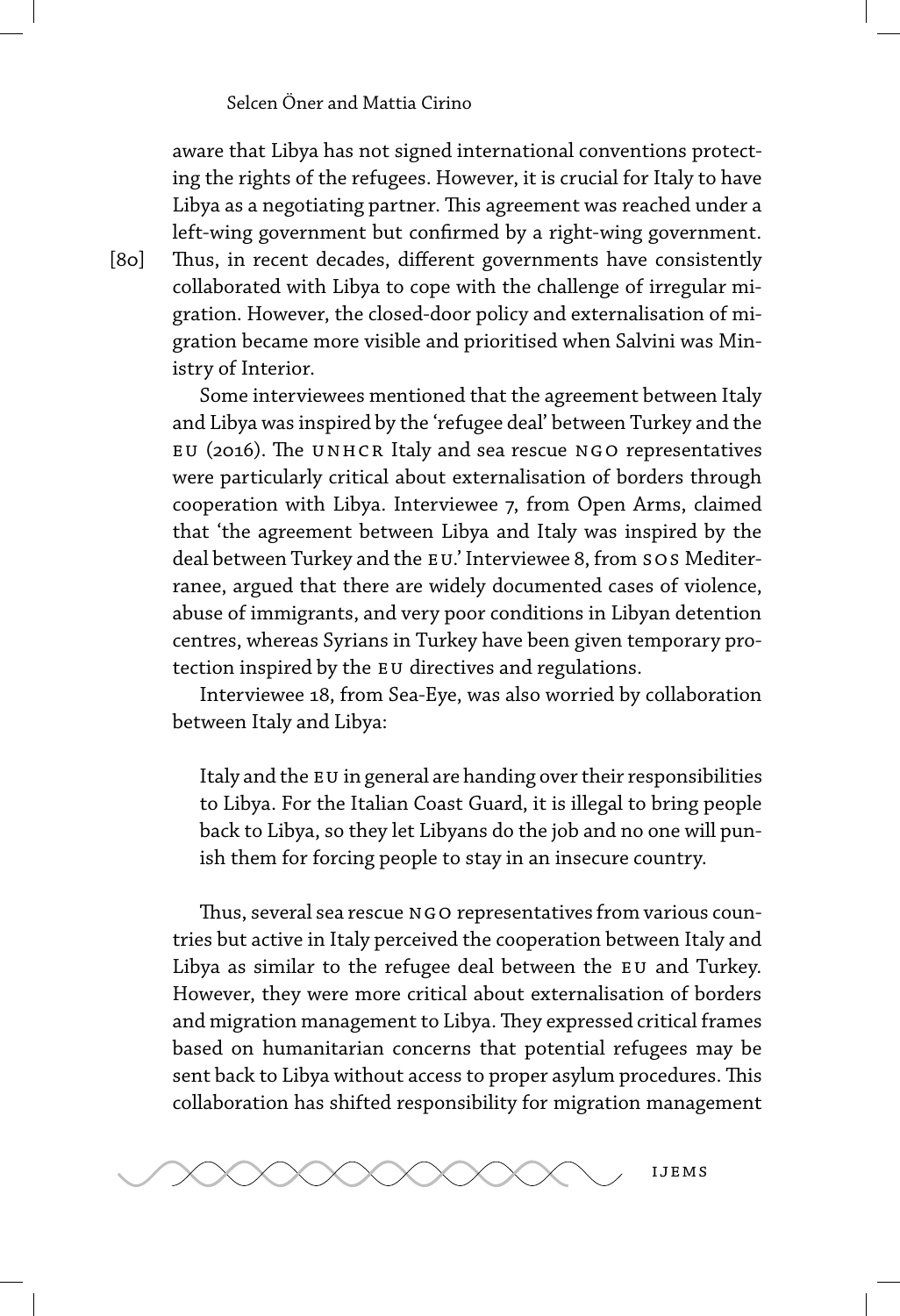to Libya and the construction of the *limes* in the Mediterranean.

Interviewee 5, from UNHCR Italy, argued that improving the Libyan Coast Guard is not sufficient. While transferring SAR operations has reduced the number of sea crossings, the proportion of drownings to arrivals has increased. UNHCR Italy representative does not believe that Libya is a safe disembarkation point, adding that 'we recommend that after SAR operations people should not be sent back to Libya.' Thus, both UNHCR Italy and sea rescue NGO representatives emphasised the humanitarian challenges of Italy-Libya cooperation in migration and used critical frames about pushbacks to Libya.

Interviewee 2, from Doctors without Borders in Italy, added that containment of arrivals has been achieved through externalisation policies that have substantially reduced flows. He claimed that main goal of the agreement between Libya and Italy is containing departures. Interviewee 1, from the Italian headquarter of Proactiva Open Arms, argued that 'we are making deals with an illiberal state where human rights are systematically violated. It is a government which does not have stability' while 'we [Italians] are contributing to the system, giving money, patrol boats, training these people.' Interviewee 1, argued that the Italian government has not found a solution at a European level so they try to keep people in Libya. She claimed that people stuck in Libyan detention camps are tortured, abused, or raped. Thus, since Italy was abandoned while the migration issue remains unsolved at European level, Italy has tried, with the EU's help, to restrict and contain irregular migration in Libya to prevent further flows to Italy which is mostly perceived by irregular migrants as a gateway to the European dream. Some interviewees from opposition parties were also critical about the deal between Italy and Libya.

According to Interviewee 11, a deputy from PD, 'the deal between Turkey and the EU is very different from the deal that we signed with Libya. Libya doesn't have a stable government and it has reaped financial benefits from immigration.' He added that 'we made a deal with Libyan government of Al Sarraj as a political partner [... ] only because they were recognised by the UN as Libya's legitimate repre-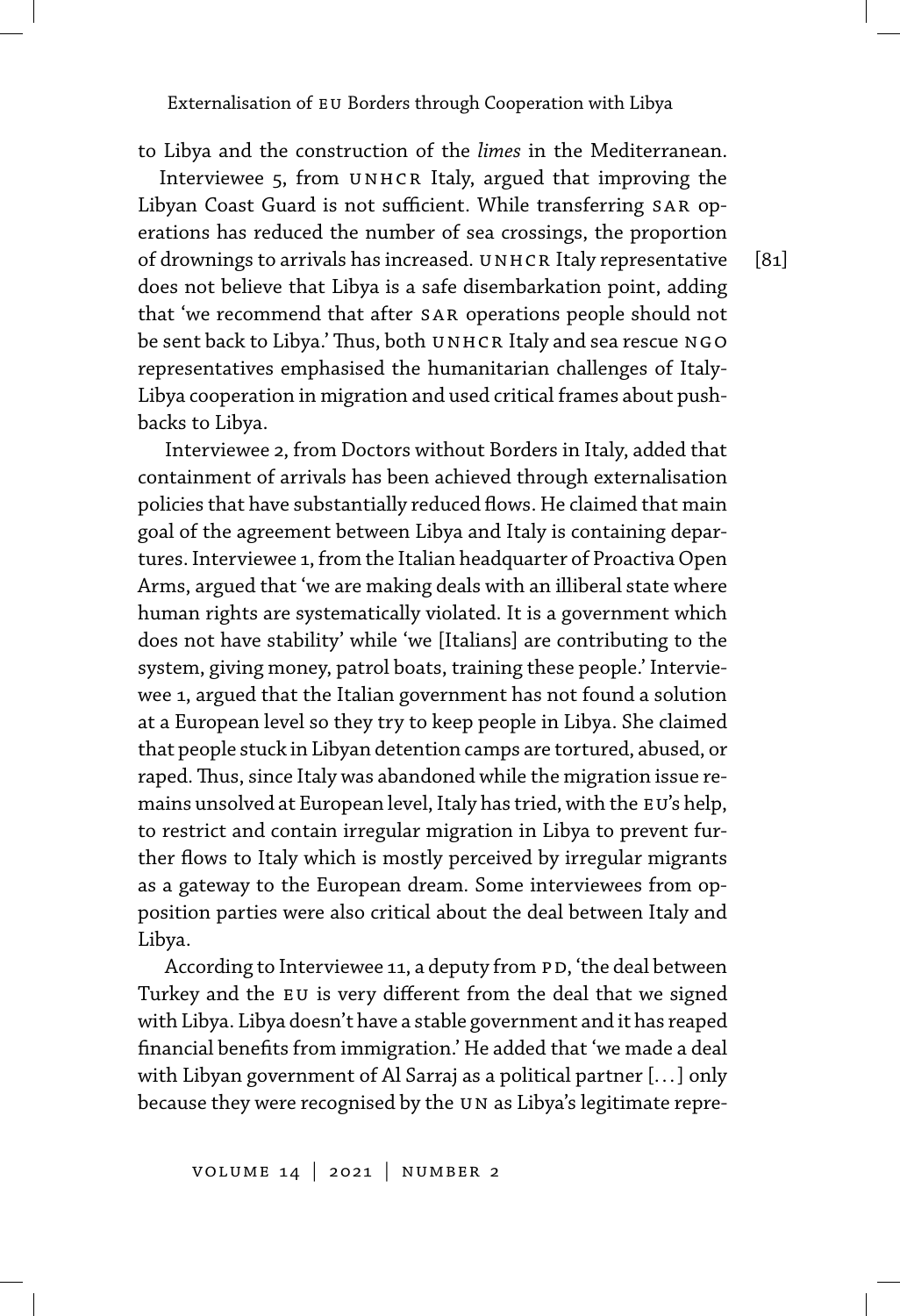sentative.' He had doubts about the agreement, especially because of human rights violations in Libya.

Interviewee 9, a deputy of Più-Europa, claimed that there are Italian vessels based in Tripoli supporting the Libyan Coast Guard. He added that his party had called for a Parliamentary Committee of Inquiry to clarify the effects of the Italian government's policies.

Some opposition party and NGO interviewees noted the inhuman conditions in Libyan detention camps. Interviewee 11, a deputy from PD, claimed that the camps had opened many years ago before being legitimised by Berlusconi's government in 2011 and financed by a partnership with Ghaddafi. Interviewee 14, a deputy from PD, argued that moving the border far away does not work. She added that 'the investment shouldn't be made by giving money to Libyans to stop migrants in detention camps. These agreements should be made with home countries, such as Nigeria or Tunisia.' Thus, rather than collaborating with Libya, some of the interviewees called for collaboration with origin countries in Africa. Interviewee 6, a deputy from PD, claimed that the idea of hotspots in third countries like Libya is wrong because, rather than externalisation, it means abolishing the asylum process for those people.

Interviewee 4, from UNHCR Italy, claimed that after the 2017 agreement between Italian Prime Minister Gentiloni and Libya's former Prime Minister Al Serraj, Italy provided logistical support to the Libyan Coast Guard. However, many experts criticised systematic violations of human rights in Libyan detention camps. Interviewee 6, from Open Arms, claimed that the agreement between Italy and Libya reached by the Interior Minister of the previous government was unacceptable because this allowed Matteo Salvini to introduce even harsher migration policies. He noted that Libya never ratified fundamental conventions and cannot ensure their implementation because there is no stable government. Nevertheless, 'we gave money and means to the Libyan Coast Guard.' He added that if migrants are sent back to Libya, they may be tortured at detention centres, as revealed by an investigation by the TV programme *Piazza Pulita.*

Few interviewees supported cooperation between Italy and Libya.



[82]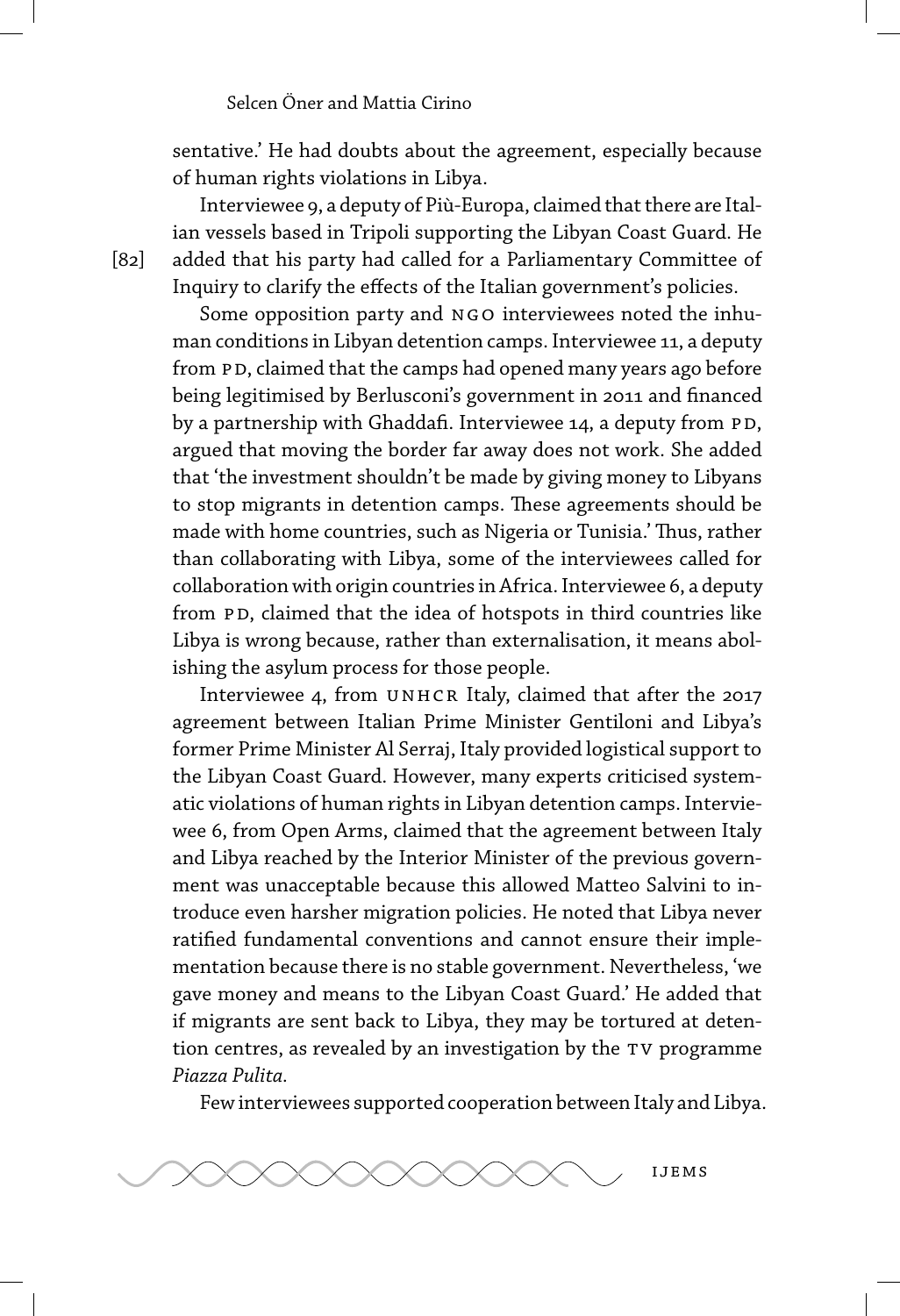However, rather than push-backs, they recommended focusing on cooperation to improve human rights conditions there. Interviewee 15, a deputy from PD, suggested that Italy should help improve human rights conditions in Libya with the support of international entities. Interviewee 10, a mayor from southern Italy, suggested that 'we have to cooperate with all states which are on the Mediterranean [...] Italy left Libya alone for many years.' Thus, there is a continuity in Italy's migration policy in terms of cooperation with Libya, which has intensified in recent years since the migration crisis. This collaboration has been supported by the EU. The externalisation of borders and keeping irregular migrants in Libya have contributed to the construction of *limes* in the Mediterranean which cannot stop irregular migration flows from Libya to Italy, moreover, humanitarian disasters in the Mediterranean Sea are still going on.

### conclusion

The security paradigm that perceives migrants as a threat usually prevails over legal obligations to protect human rights, even in the eu, despite supposedly being a 'normative power' (Manners 2002). The EU has moved towards a restrictive migration policy and the social construction of migration as a security question. Metaphors such as an 'invasion' or 'flood' of immigrants portray them as a serious threat to EU welfare system. In short, the Europeanization of migration policy has 'securitised migration by integrating migration policy into an internal security framework' (Huysmans 2000, 751– 70).

It seems that the security component will predominate in the eu for the foreseeable future. For example, eu–Libya cooperation prioritises border control and surveillance, which has led to externalisation of eu borders and containment of irregular immigrants in Libya, which has led to the construction of *limes* in the Mediterranean. Immigrants will probably continue trying to make dangerous journeys to Europe across the Mediterranean despite risking their lives (Hamood 2008, 33-8). This sort of journeys have persisted albeit in a lesser proportion during the Covid-19 pandemic.

As Carrera and Cortinovis (2019) suggest, the EU needs to stop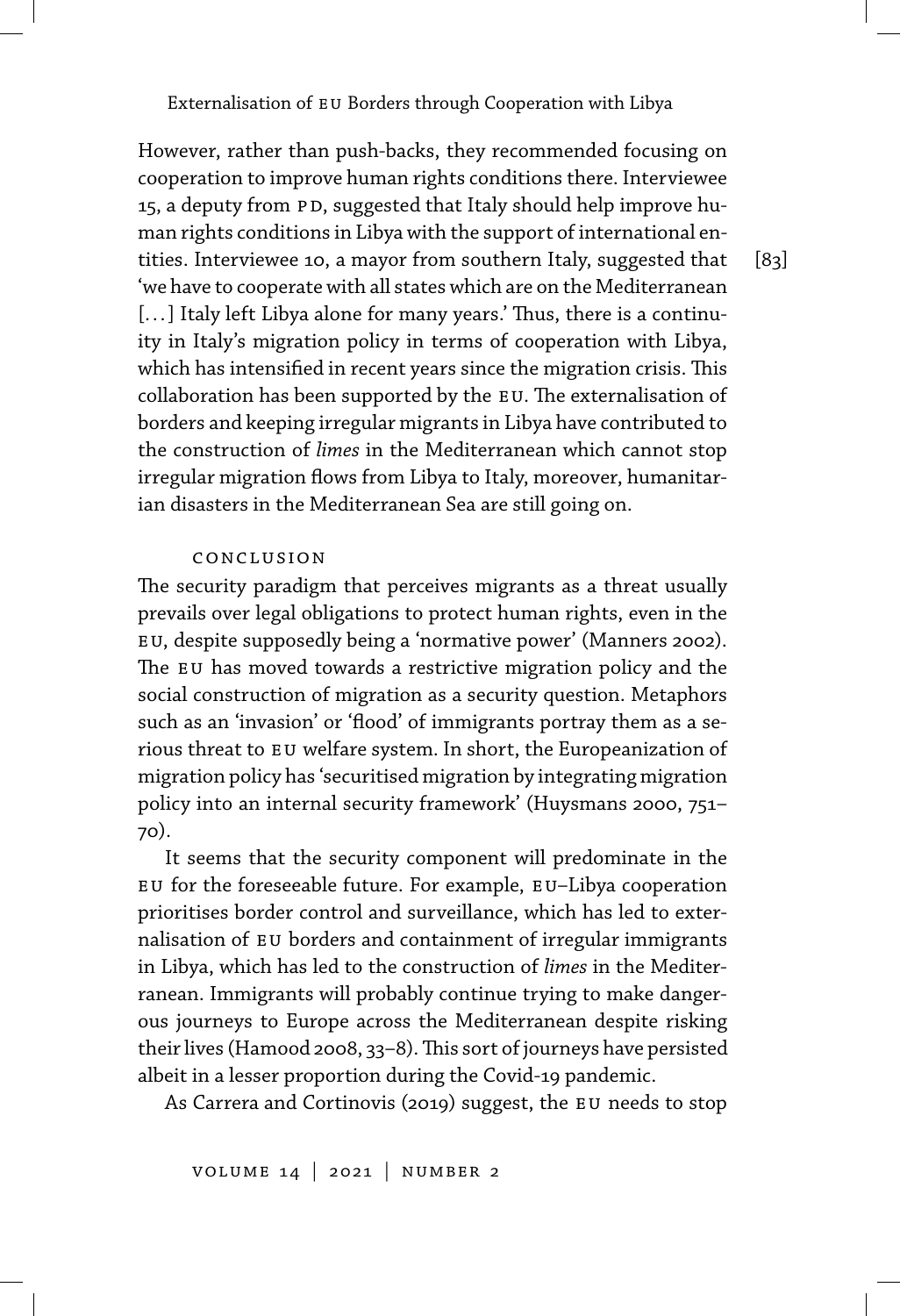funding migration management-driven training and capacity building on SAR and border maritime surveillance in unsafe third countries such as Libya. Instead, as Carrera and Cortinovis (2019) argue, the EU could establish an EU SAR fund to encourage a coordinated SAR response to strengthen disembarkation capacities, reception capacities, and domestic asylum systems of member states. The spirit of solidarity within the EU must prevail to safeguard the EU's compatibility with its norms and principles.

During the Covid-19 pandemic, despite reduced global mobility, the role of neighbouring countries of the EU in containing irregular migration has even risen, as reflected in the new Migration Pact (European Commission 2020) put forward by the European Commission. This new pact aims to balance fair sharing of responsibility and solidarity in order to rebuild trust between member states and confidence in the EU's capacity of migration management. However, there is still an emphasis on ways of improving cooperation with the countries of origin and transit. Thus, the pact still focuses on externalising protection obligations and containment of asylum seekers and migrants in transit countries. According to the pact, the 'EU will seek to promote tailor-made and mutually beneficial partnerships with third countries.' These will help address challenges such as smuggling while the EU and its member states will use various tools to support cooperation with third countries on readmission. The pact also focuses on external border control, stating that the European Border and Coast Guard standing corps, scheduled for deployment from 1 January 2021, will provide increased support. In terms of legal migration opportunities, the Commission will launch Talent Partnerships with key non-EU countries, compatible with the eu's labour and skills needs.

According to a report from the ep's Policy Department for Citizens' Rights and Constitutional Affairs (European Parliament 2021, 159-160), the New Migration Pact considers rescue as an exception to the general rule of containment of irregular migration. However, it conflicts with sar Conventions. Thus, push-backs may be normalised as a migration management technique, regardless of their human rights implications. The report also criticises making migra-



[84]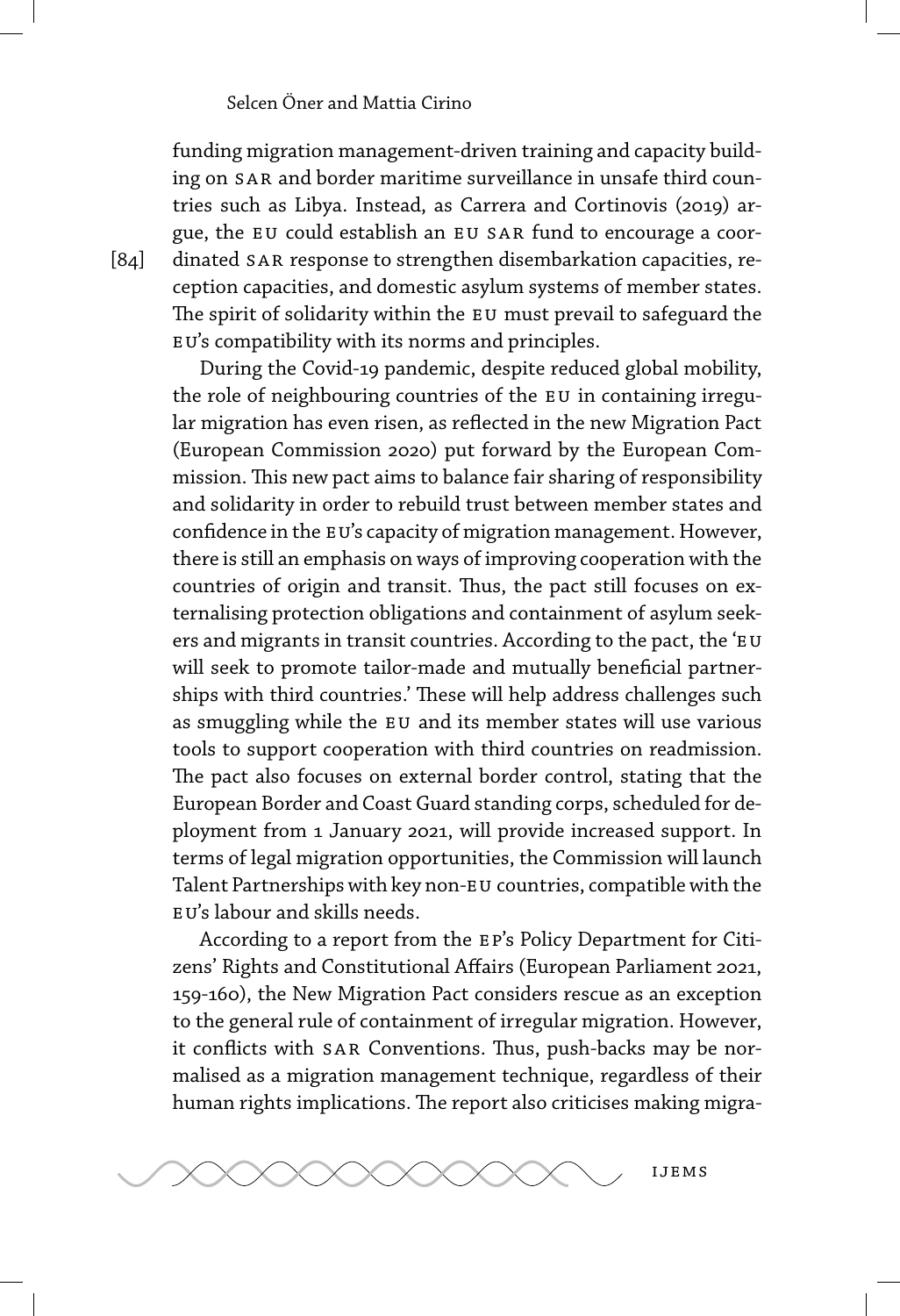tion management the main priority of EU funding mechanisms due to misuse of development (Consolidated Version of the Treaty on Functioning of the European Union 2012, Article 208) and humanitarian aid (Consolidated Version of the Treaty on Functioning of the European Union 2012, Article 214). This falls short of the EU's legal obligation to promote fundamental rights when acting externally (Consolidated Version of the Treaty on European Union 2012, Articles 2, 21; Consolidated Version of the Treaty on Functioning of the European Union 2012, Article 205). This is binding on all EU institutions, agencies, and member states when implementing EU law (Article 51 of the Charter of Fundamental Rights 2012). It also risks undermining foreign policy coherence and may lead to mistrust by external partners, thereby damaging the EU's ability to address the root causes of migration and build relationships based on equal partnerships.

According to ep report (European Parliament 2021, 155–8), prepared by the Policy Department for Citizens' Rights and Constitutional Affairs, the EU's approach focuses on the fight against irregular migration while giving limited consideration to the rights of migrants, including those of forcibly displaced persons in need of international protection. The EU has provided financial and material support to border management projects in neighbouring countries like Libya and Turkey. The report notes that informal arrangements, such as the one between Italy and Libya, and financial instruments (EUTFA) pose risks to the EU legal system by challenging judicial and democratic accountability. The report recommends that, in accordance with the right to good administration and the European Ombudsman's recommendations, the ep should insist that all agreements with third countries and all EU external actions only be implemented following a comprehensive compliance check. In addition, EU external development and humanitarian funding should not depend on cooperation on migration containment because this contradicts the aim of development aid and humanitarian assistance by undermining human rights. The ep should also contest the legality of funding measures that fail to comply with development cooperation and humanitarian aid policy objectives (Consoli[85]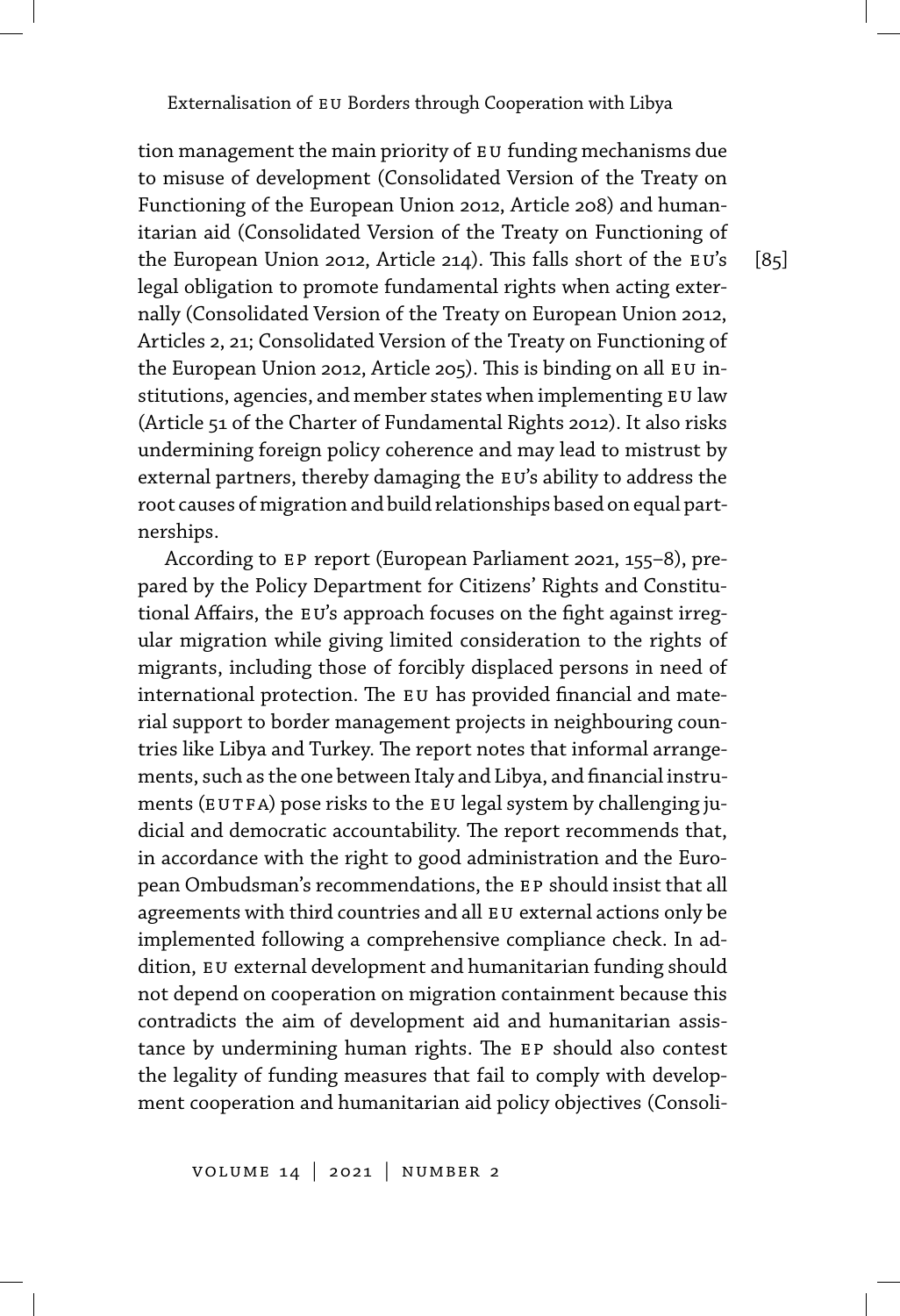dated Version of the Treaty on Functioning of the European Union 2012, Article 263). Finally, the European Commission should provide a complete, public overview of eu funding to third countries in migration management at the EP's behest. Thus, especially from the EP there has been an increasing number of critiques about migration management and external border control of the EU, particularly on externalisation of border control and migration management.

As a result, opportunities for legal migration to the EU have to be extensively improved to overcome the challenges of irregular migration. To overcome the challenges in the Mediterranean, primarily solidarity within the EU has to be achieved and efficient multilevel governance mechanisms have to be introduced. These should include local, national, European, and global approaches to identify effective solutions to migration management. While cooperation with origin and transit countries can be improved, this should not mean push-backs, externalisation of eu borders, or shifting responsibilities to the neighbouring countries which caused construction of the *limes*in the Mediterranean. Actually, that means widening the gap between the northern and southern Mediterranean which may cause much deeper socio-economic challenges in the longer term. Rather, there should be more socio-economic investment in Africa and new channels for legal migration have to be introduced throughout Africa, not just from Libya. Without structural transformations and reforms in the field of European and global migration and asylum policies, all countries located on the EU's external borders will be seen as a gateway to the European dream. The pandemic has dramatically widened the socio-economic gap between North and South, thereby significantly increasing *pull factors* towards Europe. Even when one route may be closed,another one is found by irregular migrants which was reflected in the recent tragic incidents in the border between Poland and Belarus (Tondo 2021).

Although the Mediterranean Sea has no visible border fence like that between Morocco and Ceuta and Melilla, *limes* has been constructed across the Mediterranean Sea due to Italy's collaboration with Libya, which has externalised eu borders to contain irregular immigrants in Libya. While *limes* may reduce migration flows to Eu-

[86]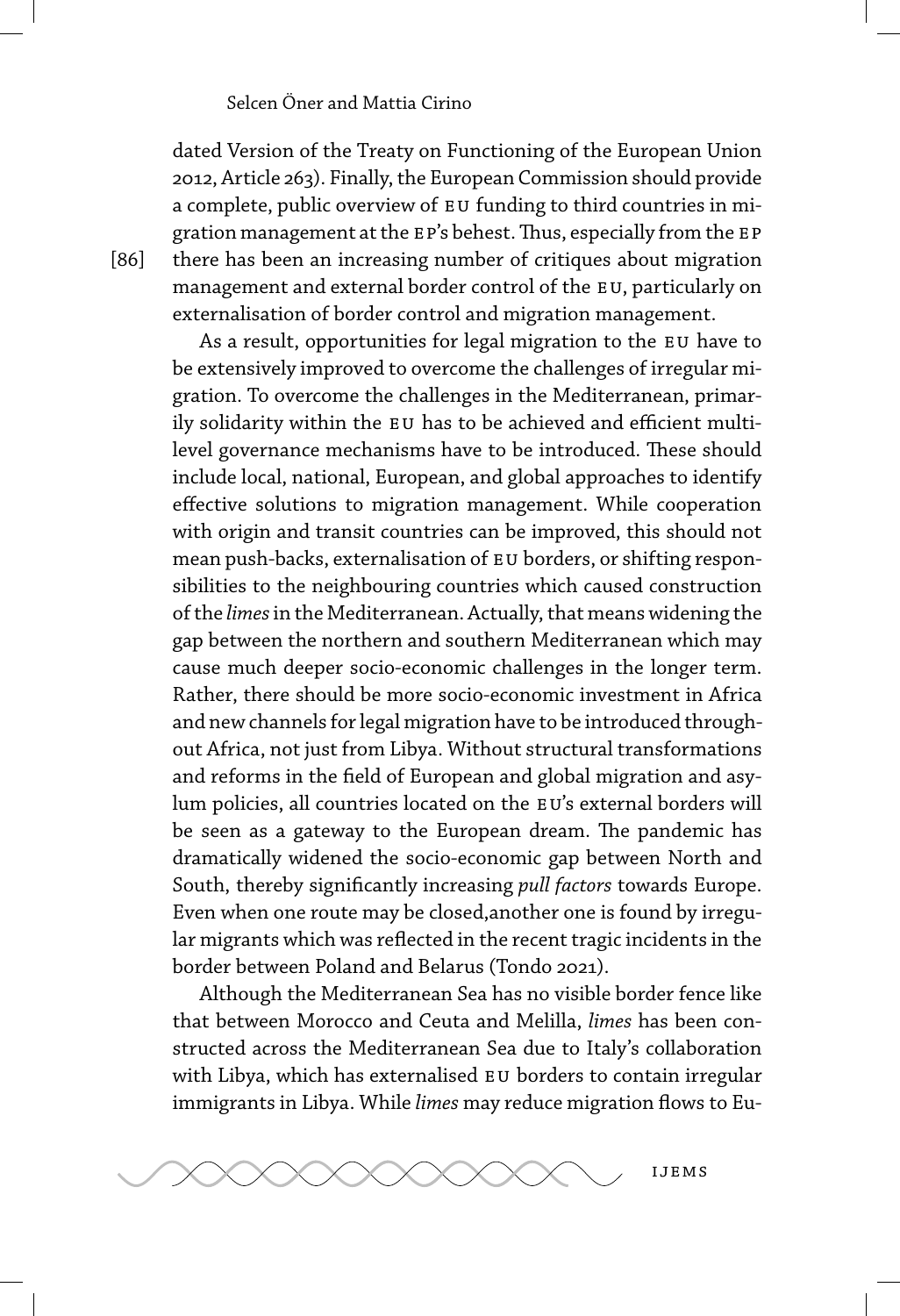rope over the short or medium term, it cannot solve Europe's longterm security challenges and further challenge the EU as a 'normative power.' Moreover, it has caused severe human rights abuses and the loss of thousands of lives in the Mediterranean Sea.

#### references

- Armillei, R. 2017. 'Boat Arrivals and the "Threat" to Italian National Security: Between a "Moral Panic" Approach and the EU's Failure to Create a Cohesive Asylum-Seeking Policy.' *Journal of Applied Security Research* 12 (1): 141–59.
- Bialasiewicz, L. 2012. 'Off-Shoring and Out-Sourcing the Borders of Europe: Libya and eu Border Work in the Mediterranean.' *Geopolitics* 17  $(4): 843 - 66.$
- Bialasiewicz, L., C. Dahlman, G. M. Apuzzo, F. Ciuta, A. Jones, C. Rumford, R. Wodak, J. Anderson, and A. Ingram. 2009. 'Interventions in the New Political Geographies of the European "Neighborhood."' *Political Geography* 28 (2): 79–89.
- Browning, C. S., and P. Joenniemi. 2007. 'Geostrategies of the European Neighbourhood Policy.' DIIS Working Paper 9, Danish Institute for International Studies, Copenhagen.
- Caponio, T., and T. M. Cappiali. 2018. 'Italian Migration Policies in Times of Crisis: The Policy Gap Reconsidered.' *South European Society and Politics* 23 (1): 115–32.
- Carrera, S., and R. Cortinovis. 2019. 'Search and Rescue, Disembarkation and Relocation Arrangements in the Mediterranean.' CEPS Paper in Liberty and Security in Europe 10, ceps, Brussels.
- Charter of Fundamental Rights. 2012. *Official Journal of the European Union* c 326:391–407.
- Christiansen, T., and B. Tonra. 2000. 'Fuzzy Politics around Fuzzy Borders: The EU's "Near Abroad." *Cooperation and Conflict* 35 (4): 389-416.
- Consolidated Version of the Treaty on European Union. 2012. *Official Journal of the European Union* c 326:13–45.
- Consolidated Version of the Treaty on Functioning of the European Union. 2012. *Official Journal of the European Union* c 326:47–390.
- Cusumano, E. 2019. 'Straightjacketing Migrant Rescuers? The Code of Conduct on Maritime ngos.' *Mediterranean Politics* 24 (1): 106–14.
- Cuttitta, P. 2018. 'Repoliticization through Search and Rescue? Humanitarian NGOS and Migration Management in the Central Mediterranean.' *Geopolitics* 23 (3): 632–60.
- Dombos, T., and V. Zentai. 2012. 'Critical Frame Analysis: A Comparative Methodology for the "Quality in Gender+Equality Policies."' Working Paper Series, Central European University, Budapest.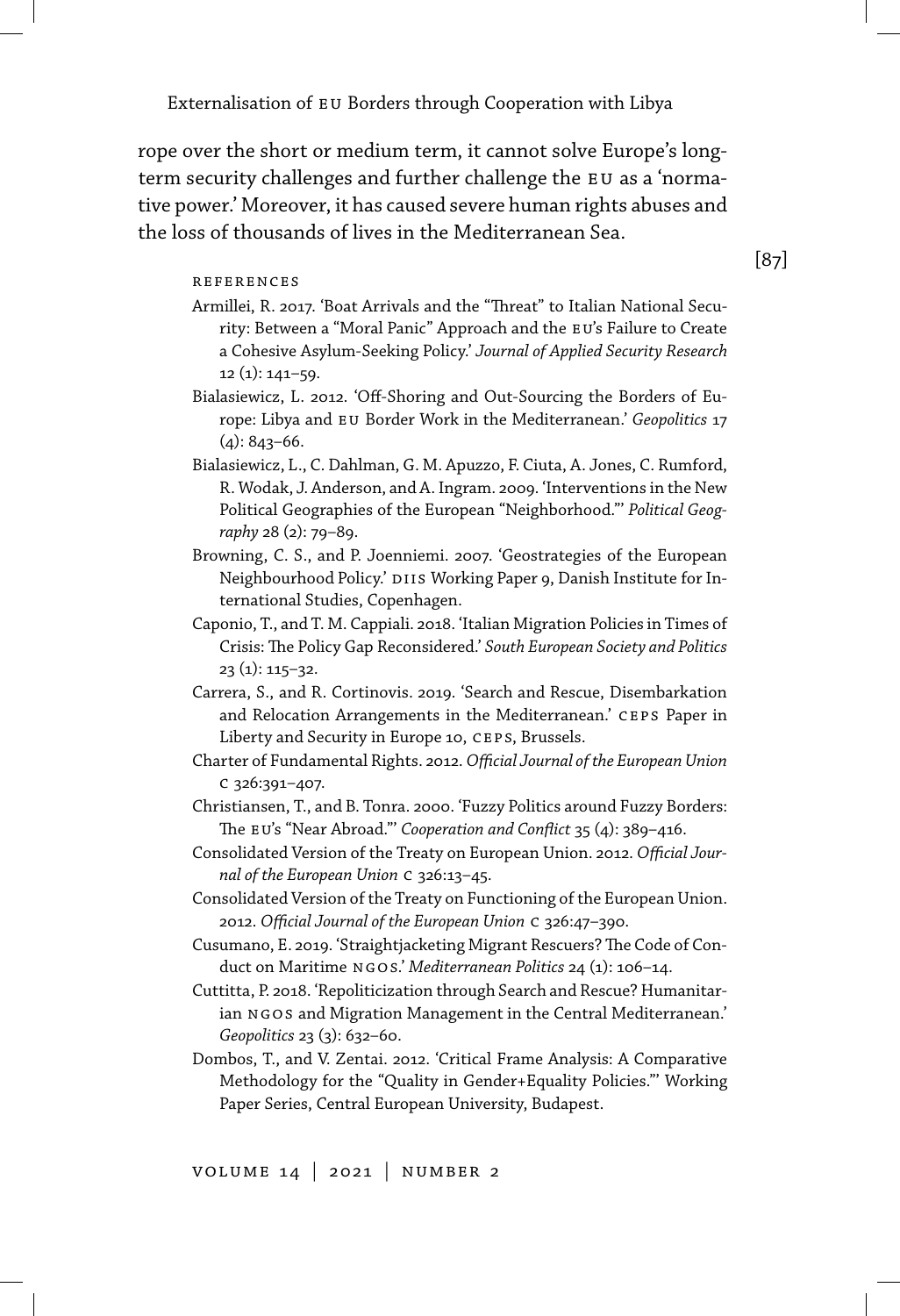- European Commission. 2020. 'A Fresh Start on Migration: Building Confidence and Striking a New Balance between Responsibility and Solidarity.' https://ec.europa.eu/commission/presscorner/detail/en/ip\_20 \_1706.
- ———. 2021. 'Libya.' https://ec.europa.eu/neighbourhood-enlargement /european-neighbourhood-policy/countries-region/libya\_en.

European Council. 2021. 'Central Mediterranean Route.' https://www .consilium.europa.eu/en/policies/eu-migration-policy/central -mediterranean-route/.

- European Parliament. 2021. *The eu Approach on Migration in the Mediterranean.* Brussels: European Parliament.
- Gattinara, P. C. 2017. 'The "Refugee Crisis" in Italy as a Crisis of Legitimacy.' *Contemporary Italian Politics* 9 (3): 318–31.

Ghezelbash, D., V. Moreno-Lax, N. Klein and B. Opeskin 2018. 'Securitization of Search and Rescue at Sea: The Response to Boat Migration in the Mediterranean and Offshore Australia.' *International and Comparative Law Quarterly* 67 (2): 315–51.

- Goffman, E. 1974. *Frame Analysis: An Essay on the Organization of Experience.* New York: Harper & Row.
- Hamood, S. 2008. 'EU-Libya Cooperation on Migration: A Raw Deal for Refugees and Migrants?' *Journal of Refugee Studies* 21 (1): 19–42.
- Huntington, S. P. 1993. 'The Clash of Civilizations?' *Foreign Affairs* 72 (3): 22–49.
- Huysmans, J. 2000. 'The eu and the Securitization of Migration.' *Journal of Common Market Studies* 38 (5): 751–77.
- Irrera, D. 2016. 'Migrants the eu and ngos: The Practice of Non-Governmental sar Operations.' *Romanian Journal of European Affairs* 16 (3):  $20 - 35.$
- Karadağ, S. 2019. 'Extraterritoriality of European Borders to Turkey: An Implementation Perspective of Counteractive Strategies.' *Comparative Migration Studies* 7 (12). https://doi.org/10.1186/s40878-019-0113-y.
- Klepp, S. 2010. 'A Contested Asylum System: The EU between Refugee Protection and Border Control in the Mediterranean Sea.' *European Journal of Migration and Law* 12 (1): 1–21.
- Maccanico, Y. 2019. 'Italy's Redefinition of Sea Rescue as a Crime Draws on eu Policy for Inspiration.' https://www.statewatch.org/analyses/no -341-italy-salvini-boats-directive.pdf.
- Manners, I. 2002. 'Normative Power Europe: A Contradiction in Terms?' *Journal of Common Market Studies* 40 (2): 235–58.
- Missing Migrants Project. 2021. 'Migration within the Mediterranean.' https://missingmigrants.iom.int/region/mediterranean.

Moreno-Lax, V. 2018. 'The eu Humanitarian Border and the Securitization of Human Rights.' *Journal of Common Market Studies* 56 (1): 119–40.



### [88]